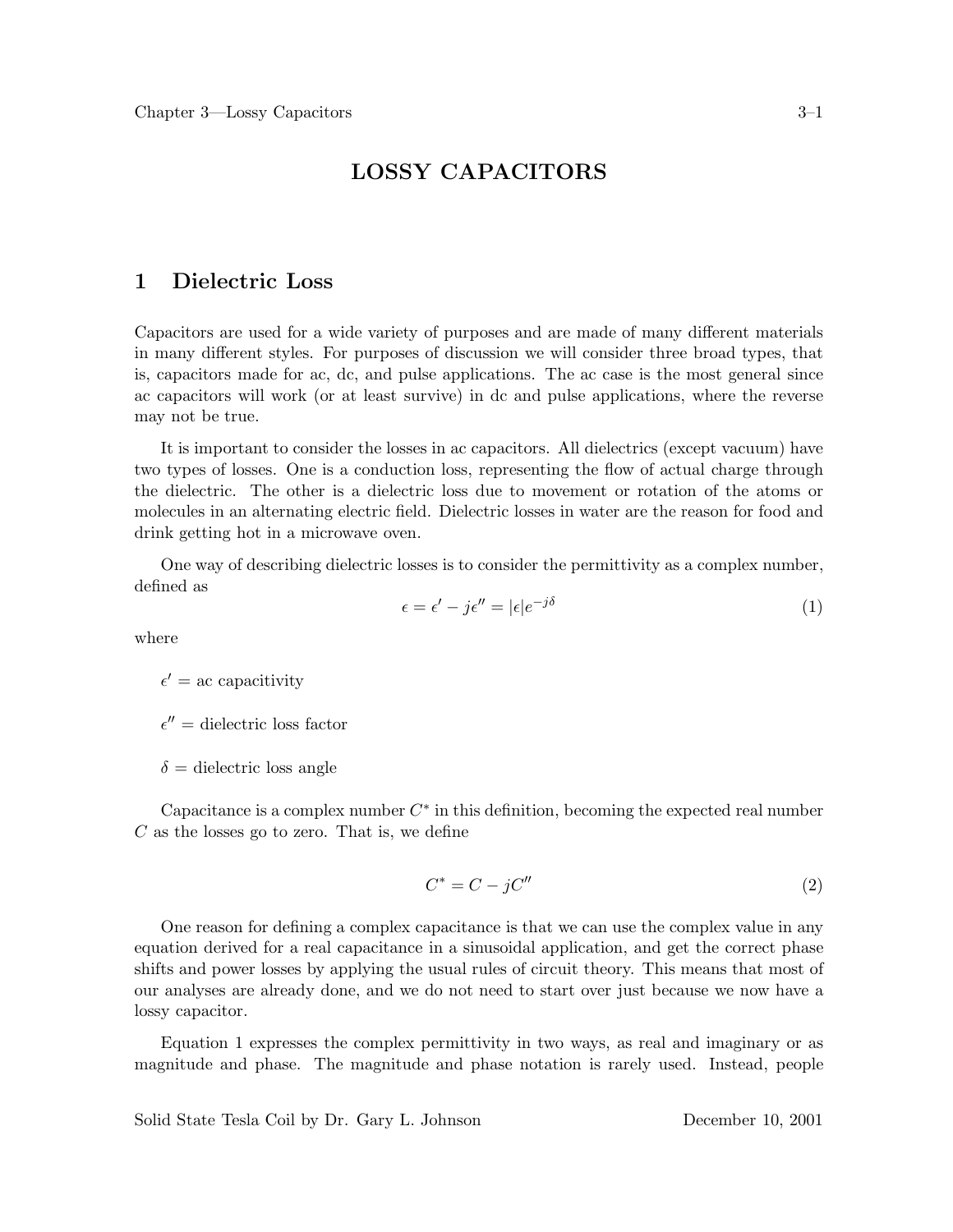usually express the complex permittivity by  $\epsilon'$  and  $\tan \delta$ , where

$$
\tan \delta = \frac{\epsilon^{\prime\prime}}{\epsilon^{\prime}} \tag{3}
$$

where  $\tan \delta$  is called either the *loss tangent* or the *dissipation factor* DF.

The real part of the permittivity is defined as

$$
\epsilon' = \epsilon_r \epsilon_o \tag{4}
$$

where  $\epsilon_r$  is the *dielectric constant* and  $\epsilon_o$  is the permittivity of free space.

Dielectric properties of several different materials are given in Table 1 [4, 5]. Some of these materials are used for capacitors, while others may be present in oscillators or other devices where dielectric losses may affect circuit performance. The dielectric constant and the dissipation factor are given at two frequencies, 60 Hz and 1 MHz. The righthand column of Table 1 gives the approximate breakdown voltage of the material in  $V/\text{mil}$ , where 1 mil  $= 0.001$  inch. This would be for thin layers where voids and impurities in the dielectrics are not a factor. Breakdown usually destroys a capacitor, so capacitors must be designed with a substantial safety factor.

It can be seen that most materials have dielectric constants between one and ten. One exception is barium titanate with a dielectric constant greater than 1000. It also has relatively high losses which keep it from being more widely used than it is.

We see that polyethylene, polypropylene, and polystyrene all have small dissipation factors. They also have other desirable properties and are widely used for capacitors. For high power, high voltage, and high frequency applications, such as an antenna capacitor in an AM broadcast station, the ruby mica seems to be the best.

Each of the materials in Table 1 has its own advantages and disadvantages when used in a capacitor. The ideal dielectric would have a high dielectric constant, like barium titanate, a low dissipation factor, like polystyrene, a high breakdown voltage, like mylar, a low cost, like aluminum oxide, and be easily fabricated into capacitors. It would also be perfectly stable, so the capacitance would not vary with temperature or voltage. No such dielectric has been discovered so we must apply engineering judgment in each situation, and select the capacitor type that will meet all the requirements and at least cost.

Capacitors used for ac must be *unpolarized* so they can handle full voltage reversals. They also need to have a lower dissipation factor than capacitors used as dc filter capacitors, for example. One important application of ac capacitors is in tuning electronic equipment. These capacitors must have high stability with time and temperature, so the tuned frequency does not drift beyond some specified amount.

Another category of ac capacitor is the motor run or power factor correcting capacitor. These are used on motors and other devices operating at 60 Hz and at voltages up to 480 V or more. They are usually much larger than capacitors used for tuning electronic circuits,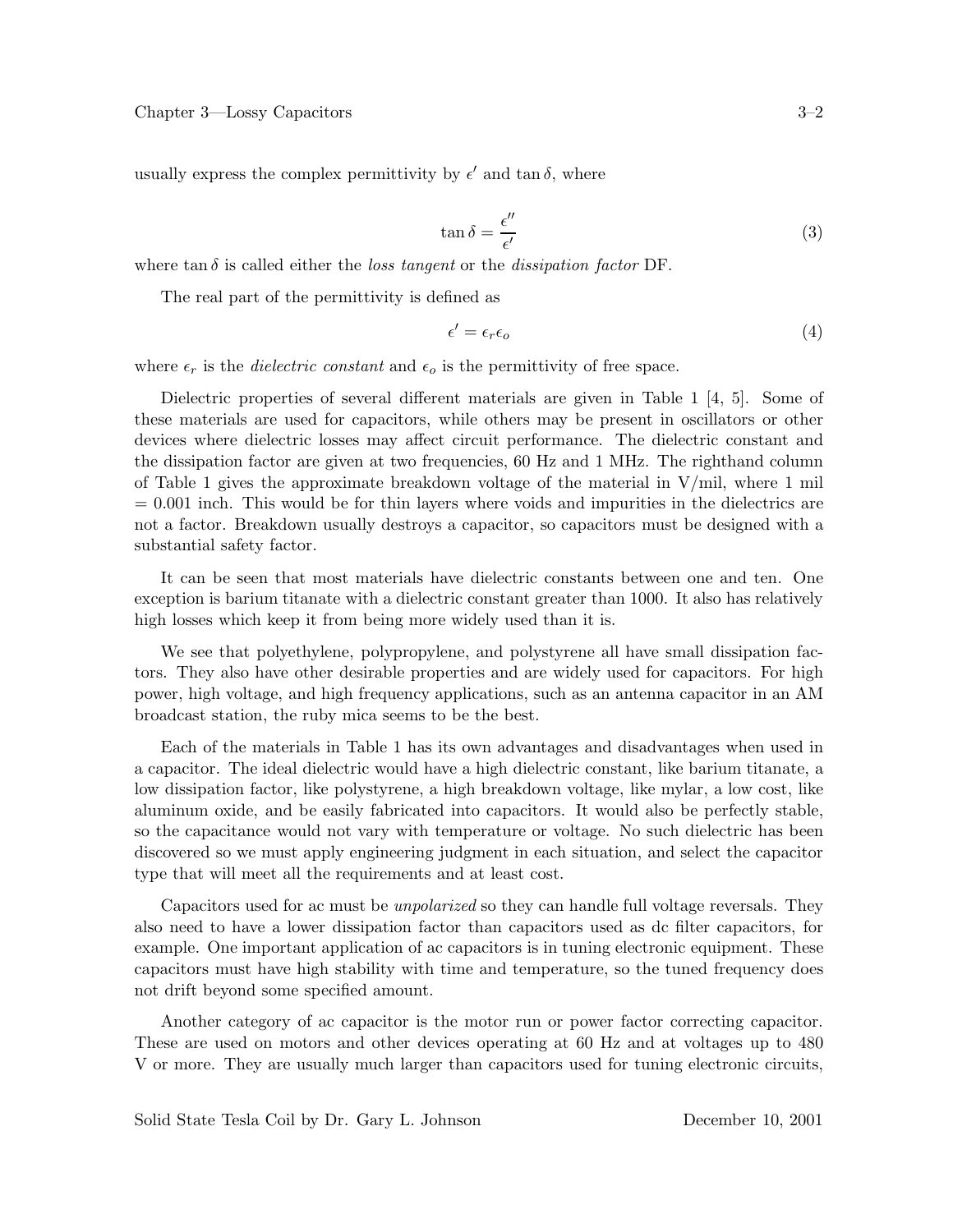and are not sold by electronics supply houses. One has to ask for motor run capacitors at an electrical supply house like Graingers. These also work nicely as dc filter capacitors if voltages higher than allowed by conventional dc filter capacitors are required.

The term *power factor* PF may also be defined for ac capacitors. It is given by the expression

$$
PF = \cos \theta \tag{5}
$$

where  $\theta$  is the angle between the current flowing through the capacitor and the voltage across it.

The capacitive reactance for the sinusoidal case can be defined as

$$
X_C = \frac{1}{\omega C} \tag{6}
$$

where  $\omega = 2\pi f$  rad/sec, and f is in Hz.

In a lossless capacitor,  $\epsilon'' = 0$ , and the current leads the voltage by exactly 90<sup>o</sup>. If  $\epsilon''$  is greater than zero, then the current has a component in phase with the voltage.

$$
\cos \theta = \frac{\epsilon''}{\sqrt{(\epsilon'')^2 + (\epsilon')^2}}
$$
\n(7)

For a good dielectric,  $\epsilon' \gg \epsilon''$ , so

$$
\cos \theta \approx \frac{\epsilon^{\prime\prime}}{\epsilon^{\prime}} = \tan \delta \tag{8}
$$

Therefore, the term *power factor* is often used interchangeably with the terms *loss tangent* or *dissipation factor*, even though they are only approximately equal to each other.

We can define the apparent power flow into a parallel plate capacitor as

$$
S = VI = \frac{V^2}{-jX_C} = jV^2\omega C^* = jV^2\frac{\omega A}{d}(\epsilon' - j\epsilon'') = V^2\frac{\omega A}{d}\epsilon_r\epsilon_o(j + DF)
$$
(9)

By analogy, the apparent power flow into any arbitrary capacitor is

$$
S = P + jQ = V^2 \omega C(j + DF)
$$
\n(10)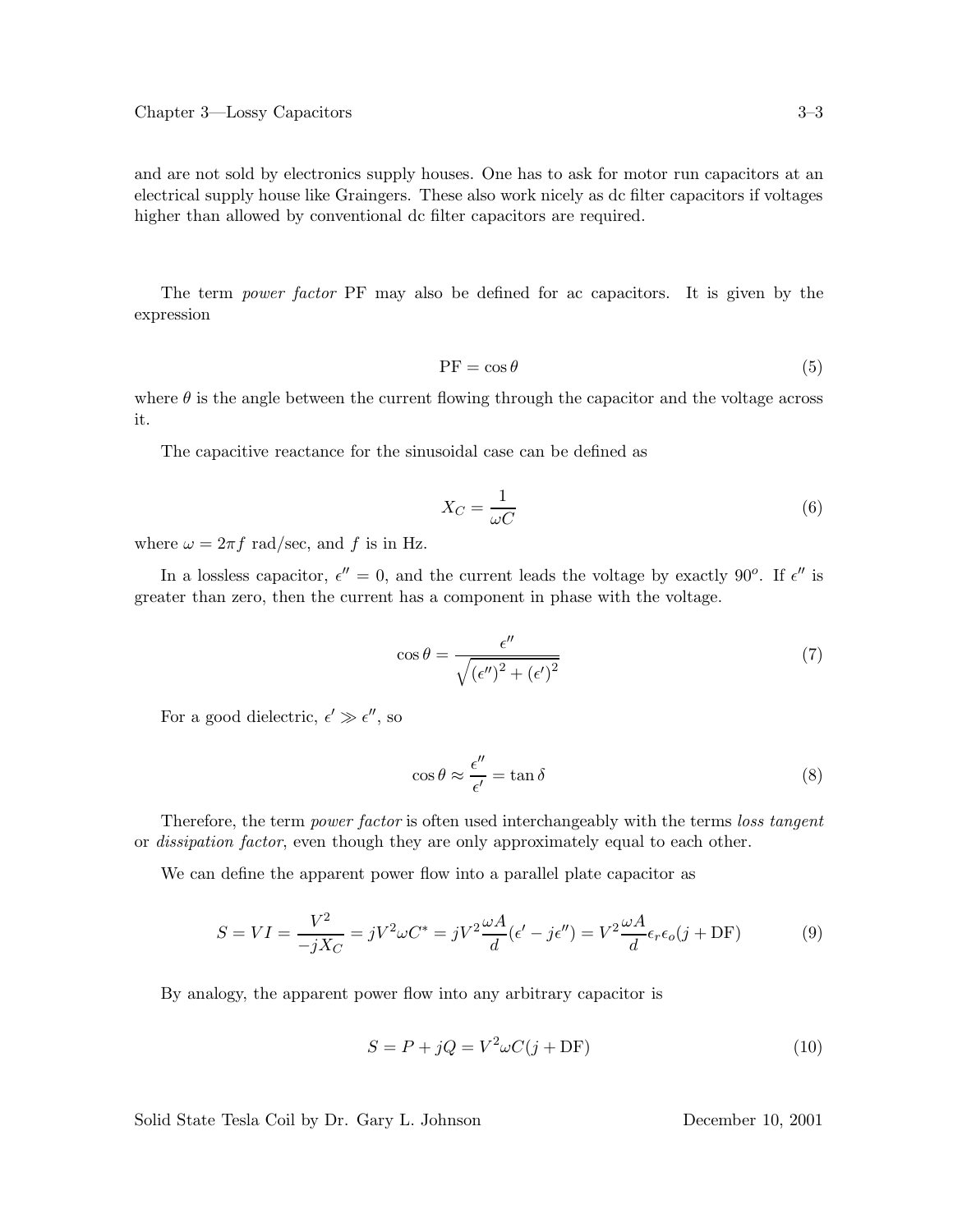Table 1: Dielectric Constant  $\epsilon_r$ , Dissipation Factor DF and Breakdown Strength  $V_b$  of selected materials.

| Material                        | $\epsilon_r$ | $\epsilon_r$ | DF        | DF                 | $V_b$                    |
|---------------------------------|--------------|--------------|-----------|--------------------|--------------------------|
|                                 | $60$ Hz      | $10^6$ Hz    | $60$ Hz   | $10^6~\mathrm{Hz}$ | V/min                    |
|                                 |              |              |           |                    |                          |
| Air                             | 1.000585     | 1.000585     |           |                    | 75                       |
| Aluminum oxide                  |              | 8.80         |           | 0.00033            | 300                      |
| Barium titanate                 | 1250         | 1143         | 0.056     | 0.0105             | 50                       |
| Carbon tetrachloride            | 2.17         | 2.17         | 0.007     | < 0.00004          | $\overline{\phantom{a}}$ |
| Castor oil                      | 3.7          | 3.7          |           |                    | 300                      |
| Glass, soda-borosilicate        |              | 4.84         |           | 0.0036             |                          |
| <b>Heavy Soderon</b>            | 3.39         | 3.39         | 0.0168    | 0.0283             |                          |
| Lucite                          | 3.3          | 3.3          |           |                    | 500                      |
| Mica, glass bonded              |              | 7.39         |           | 0.0013             | 1600                     |
| Mica, glass, titanium dioxide   |              | 9.0          |           | 0.0026             | $\overline{\phantom{0}}$ |
| Mica, ruby                      | 5.4          | 5.4          | 0.005     | 0.0003             |                          |
| Mylar                           | 2.5          | 2.5          |           |                    | 5000                     |
| Nylon                           | 3.88         | 3.33         | 0.014     | 0.026              |                          |
| Paraffin                        | 2.25         | 2.25         |           |                    | 250                      |
| Plexiglas                       | 3.4          | 2.76         | 0.06      | 0.014              | $\overline{\phantom{m}}$ |
| Polycarbonate                   | 2.7          | 2.7          |           |                    | 7000                     |
| Polyethylene                    | 2.26         | 2.26         | < 0.0002  | < 0.0002           | 4500                     |
| Polypropylene                   | 2.25         | 2.25         | < 0.0005  | < 0.0005           | 9600                     |
| Polystyrene                     | 2.56         | 2.56         | < 0.00005 | 0.00007            | 500                      |
| Polysulfone                     | 3.1          | 3.1          |           |                    | 8000                     |
| Polytetrafluoroethylene(teflon) | 2.1          | 2.1          | < 0.0005  | < 0.0002           | 1500                     |
| Polyvinyl chloride (PVC)        | 3.2          | 2.88         | 0.0115    | 0.016              |                          |
| Quartz                          | 3.78         | 3.78         | 0.0009    | 0.0001             | 500                      |
| Tantalum oxide                  | 2.0          |              |           |                    | 100                      |
| Transformer oil                 | 2.2          |              |           |                    | 250                      |
| Vaseline                        | 2.16         | 2.16         | 0.0004    | < 0.0001           | $\overline{\phantom{0}}$ |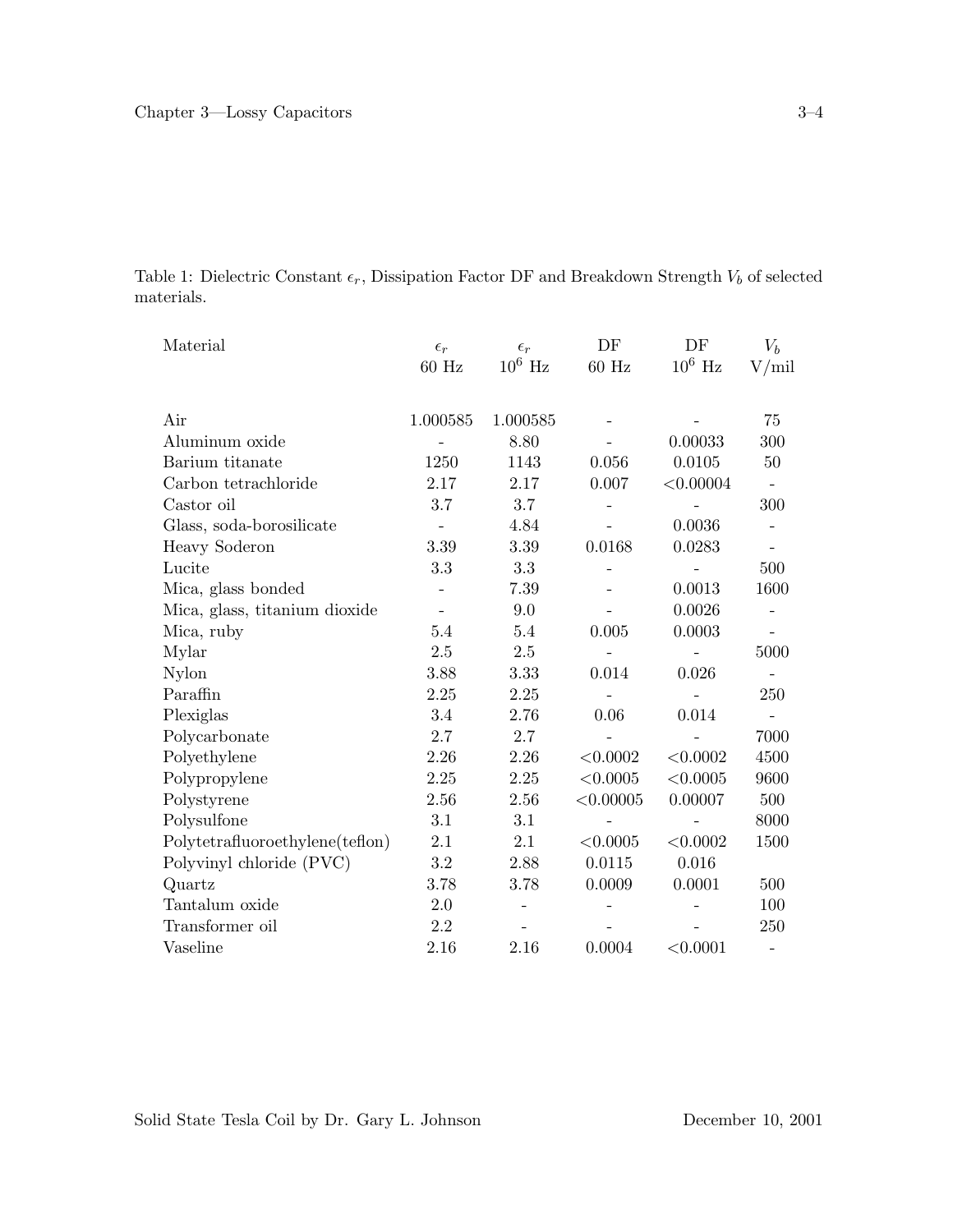The power dissipated in the capacitor is

$$
P = V^2 \omega C'' = V^2 \omega C(DF)
$$
\n(11)

*Example*

Find the real and reactive power into a ruby mica capacitor with area  $A = 0.03$  m<sup>2</sup>, and a dielectric thickness  $d = 0.001$  m, if the voltage is 2000 V (rms) at a frequency  $f = 1$  MHz.

$$
S = V^2 \frac{\omega A}{d} \epsilon_r \epsilon_o(j + \text{DF})
$$

$$
= (2000)^2 \frac{2\pi (10^6)(0.03)}{0.001} (5.4)(8.854 \times 10^{-12})(j + 0.0003)
$$

$$
= j36040 + 10.8
$$

The capacitor is absorbing 36040 capacitive VARs (Volt Amperes Reactive) and 10.8 Watts. The real power of 10.8 W appears as heat and must be removed by appropriate heat sinks.

The real power dissipation in a capacitor varies directly with frequency if the dissipation factor remains constant, and also with the square of the voltage. At low frequencies, the voltage limit is determined by the dielectric strength. At high frequencies, however, the voltage limit may be determined by the ability of the capacitor to dissipate heat. If the ruby mica capacitor in the previous example could safely dissipate only 10 W, but was to be used at 5 MHz, the operating voltage must be reduced from 2000 V to keep the losses in an acceptable range.

The dissipation factor varies significantly with frequency for some materials in Table 1. The actual variation must be determined experimentally. If interpolation or extrapolation seems necessary to find the loss at some frequency not given in the Table, the best assumption would be that DF varies linearly with  $\log f$ . That is, if DF = 0.02 at  $f = 10^2$  and 0.01 at  $f = 10^6$ , a reasonable assumption at  $f = 10^4$  would be that DF = 0.015.

The basic circuit model for a capacitor is shown in Fig. 1. Any conductor, whether straight or wound in a coil, has inductance, and the capacitor inductance is represented by a series inductance Ls. The effects of conductor resistance and dielectric losses are represented by a series resistance  $R_s$ . Leakage current through the capacitor at dc flows through a parallel resistance  $R_p$ . In some manufacturer's databooks, these are called ESL, ESR, and EPR, where

 $L_s = \text{ESL}$  = equivalent series inductance

 $R_s = ESR =$  equivalent series resistance

 $R_p = EPR =$  equivalent parallel resistance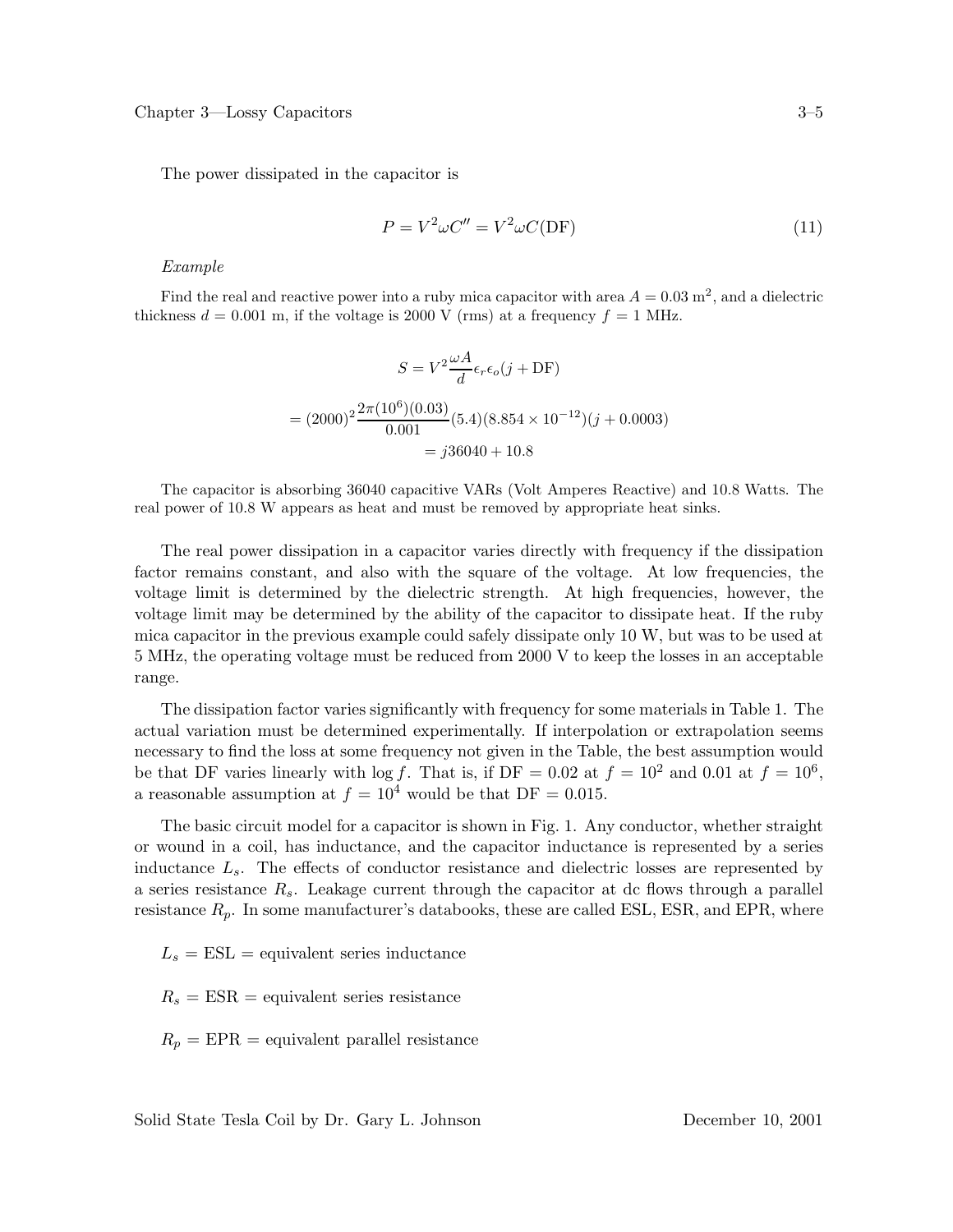

Figure 1: Equivalent Circuit for a Capacitor

This circuit indicates that every capacitor has a *self-resonant* frequency, above which it becomes an inductor. This is certain to puzzle a student making measurements on a capacitor above this frequency if the student is not aware of this fact.  $R_s$  is readily measured by applying this frequency to a capacitor, measuring the voltage and current, and calculating the ratio. The capacitive and inductive reactances cancel at the resonant frequency, leaving only  $R_s$  to limit the current. The resistance  $R_p$  will always be much larger than the capacitive reactance at the resonant frequency, so this resistance can be neglected for this computation.

The self-resonant frequency of a high capacitance unit is lower than that for a low capacitance unit. Hence, in some circuits we will see two capacitors in parallel, say a 10  $\mu$ F in parallel with a 0.001  $\mu$ F capacitor as shown in Fig. 2. At first glance, this seems totally unnecessary. However, the larger capacitor is used to filter low frequencies, say in the audio range, while the small capacitor filters the high frequencies which are above the self-resonant frequency of the large capacitor.



Figure 2: Capacitors in Parallel to Filter Two Different Frequencies

An example of the variation of  $R_s$  and self-resonant frequency  $f_{res}$  with capacitance value and rated voltage is given in Table 2. These are metallized polypropylene capacitors designed for switch-mode power supplies by the company Electronic Concepts, Inc. This application requires a low  $R_s$  and a high  $f_{res}$  so capacitors designed for other applications will tend to have higher values of  $R_s$  and lower values of  $f_{res}$ .

The operating frequency range will obviously be less than the self-resonant frequency. This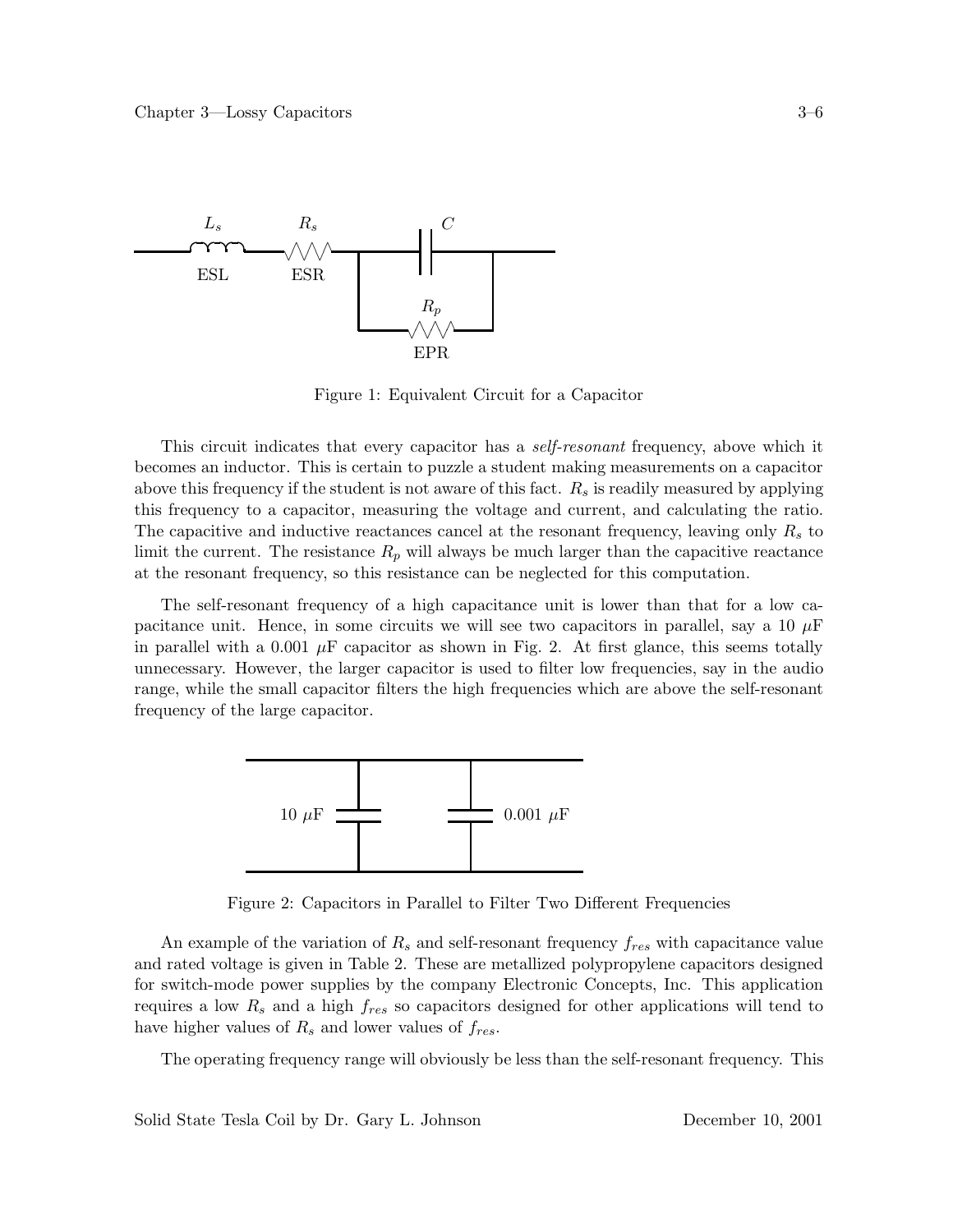| VDC   | С               | $R_s$ | $f_{res}$ |
|-------|-----------------|-------|-----------|
| volts | $\mu\mathrm{F}$ | Ω     | $\rm kHz$ |
| 100   | 1               | 0.015 | 1065      |
| 100   | $\overline{2}$  | 0.012 | 703       |
| 100   | 5               | 0.010 | 385       |
| 100   | 10              | 0.009 | 248       |
| 200   | 1               | 0.020 | 861       |
| 200   | $\overline{2}$  | 0.015 | 609       |
| 200   | 5               | 0.011 | 323       |
| 200   | 10              | 0.009 | 200       |
| 400   | 1               | 0.019 | 784       |
| 400   | $\overline{2}$  | 0.015 | 511       |
| 400   | 5               | 0.010 | 283       |
| 400   | 10              | 0.006 | 200       |

Table 2: Capacitor Resistance and Self-resonant Frequency for Electronic Concepts Type 5MP Metallized Polypropylene capacitors.

could easily be as low as a few kHz for large motor run capacitors.

Capacitors will always be rated for a working voltage as well as a specific value of capacitance. This voltage will always be well under the breakdown voltage of the dielectric. It may be specified either as a dc voltage or an ac voltage, depending on the application. Motor run capacitors are always operated on ac, so the voltage is specified as, say, 370 or 480 VAC. They can also be operated on dc, with a dc rating of at least  $\sqrt{2}$  times the ac rating. Electrolytic capacitors that can only be operated on dc will have their working voltage expressed as WVDC. This is the maximum dc voltage, plus the peak of the ac ripple voltage, that should be continuously applied to a capacitor to prevent excessive deterioration and aging. Capacitors that are sometimes used on ac, and sometimes on dc, usually have working voltages expressed as WVDC, as was the case for the polypropylene capacitors in Table 2.

We will now present some more detailed background information on several of the dielectrics shown in Table 1.

*Mica* is a natural material that can be easily split into thin layers. It is very stable and does not deteriorate with age. The maximum capacitance is on the order of 0.03  $\mu$ F. Mica capacitors tend to be quite expensive and the larger sizes are used only in critical applications like radio transmitters.

*Glass* capacitors were first developed during World War II as a replacement for mica capacitors when supplies of mica were threatened. Glass capacitors exhibit excellent long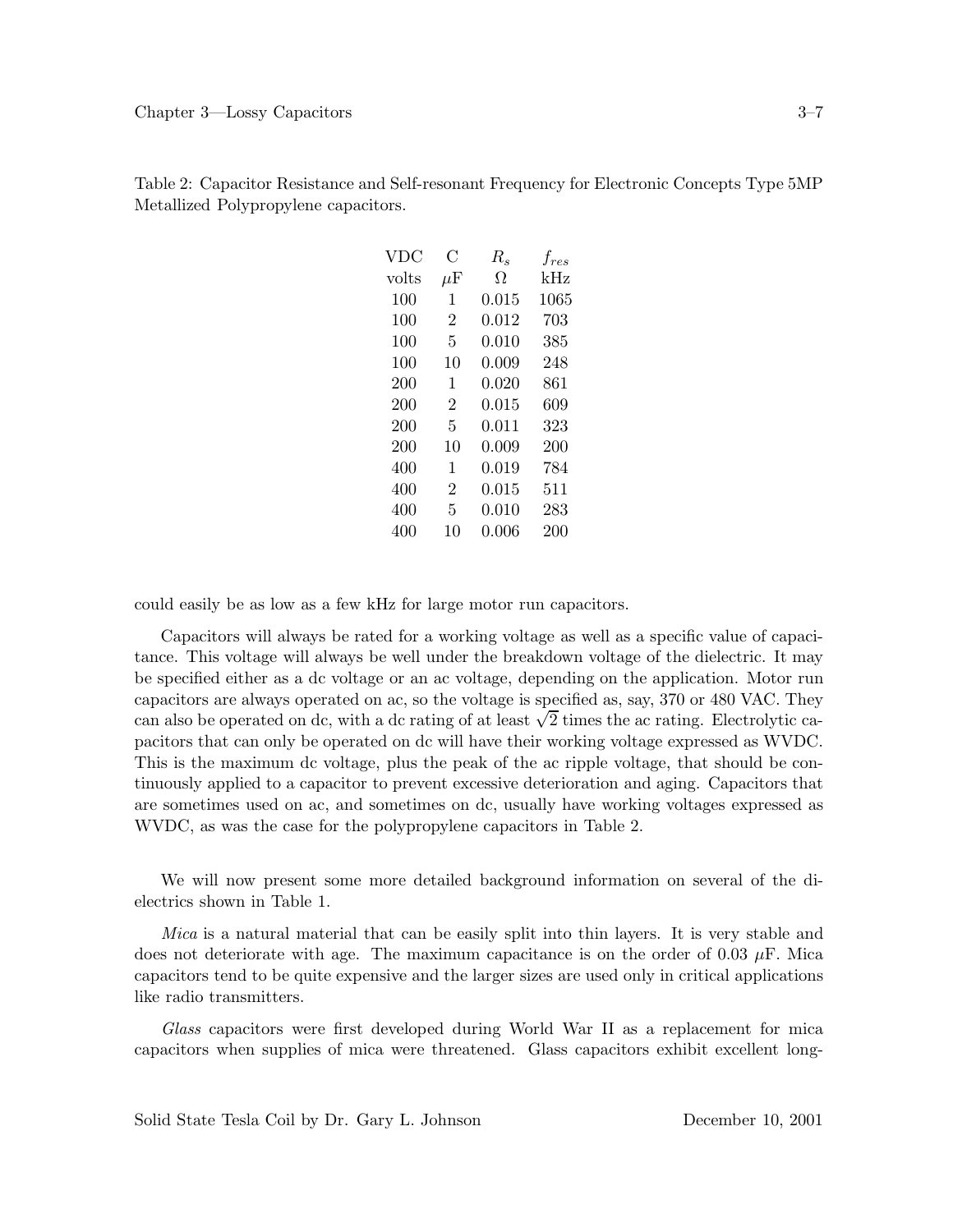term parametric stability, low losses, and can be used at high frequencies. They are used in aerospace applications where capacitance must not vary. The maximum size is limited to about 0.01  $\mu$ F.

*Paper* capacitors use kraft paper impregnated with non-ionized liquid electrolyte as the dielectric between aluminum foils. These capacitors can provide large capacitances and voltage ratings but tend to be physically large. The thickness of the paper layers and the particular electrolyte used can be varied to produce a wide range of electrical characteristics, which is the reason for not listing paper in the dielectrics of Table 1.

*Ceramic* capacitors are made with one of a large number of ceramic materials, which include aluminum oxide, barium titanate, and porcelain. These are very widely used as bypass capacitors in electronic circuits. The older style is a single layer of dielectric separating two conducting plates and packaged in a small disc. The newer style is the monolithic, which appears in a rectangular package. It consists of alternating layers of ceramic material and printed electrodes which are sintered together to form the final package. The self resonant frequency is on the order of 15 MHz for the 0.01  $\mu$ F size, for a total lead length of 0.5 inch, and on the order of 165 MHz for the 0.0001  $\mu$ F = 100 pF size. Ceramic capacitors are classified into Class 1 ( $\epsilon_r$  < 600) and Class 2 ( $\epsilon_r$  > 600) by the Electronics Industries Association (EIA). Class 1 ceramic capacitors tend to be larger than their Class 2 counterparts, and have better stability of values with changes in temperature, voltage, or frequency. The best Class 1 capacitor, with nearly constant characteristic, will be labeled 'C0G' using EIA designators, but is often referred to as 'NP0' which stands for 'negative-positive-zero' (temperature coefficient).

*Plastic-film* capacitors use extremely thin sheets of plastic film as the dielectric between capacitor plates, usually in a coil construction. They have low losses and good resistance to humidity. Four common materials are:

- 1. Polycarbonate
- 2. Polypropylene
- 3. Polystyrene
- 4. Teflon

Generally speaking, as one moves down in this list from polycarbonate to Teflon, the capacitors get larger, better, and more expensive.

Historically, low-budget Tesla coilers have used either saltwater capacitors (as Tesla himself did) or homemade rolled polyethylene and foil capacitors. The saltwater capacitors are lossy and heavy. They are one of the first components to be replaced as a new coiler grows with his hobby. The homemade foil capacitors are limited by corona onset to about 7000 V. They are oil filled, so if the container leaks or is tipped over, one has a real mess. Serious coilers would look for commercial high voltage, high current, pulse rated capacitors made by specialty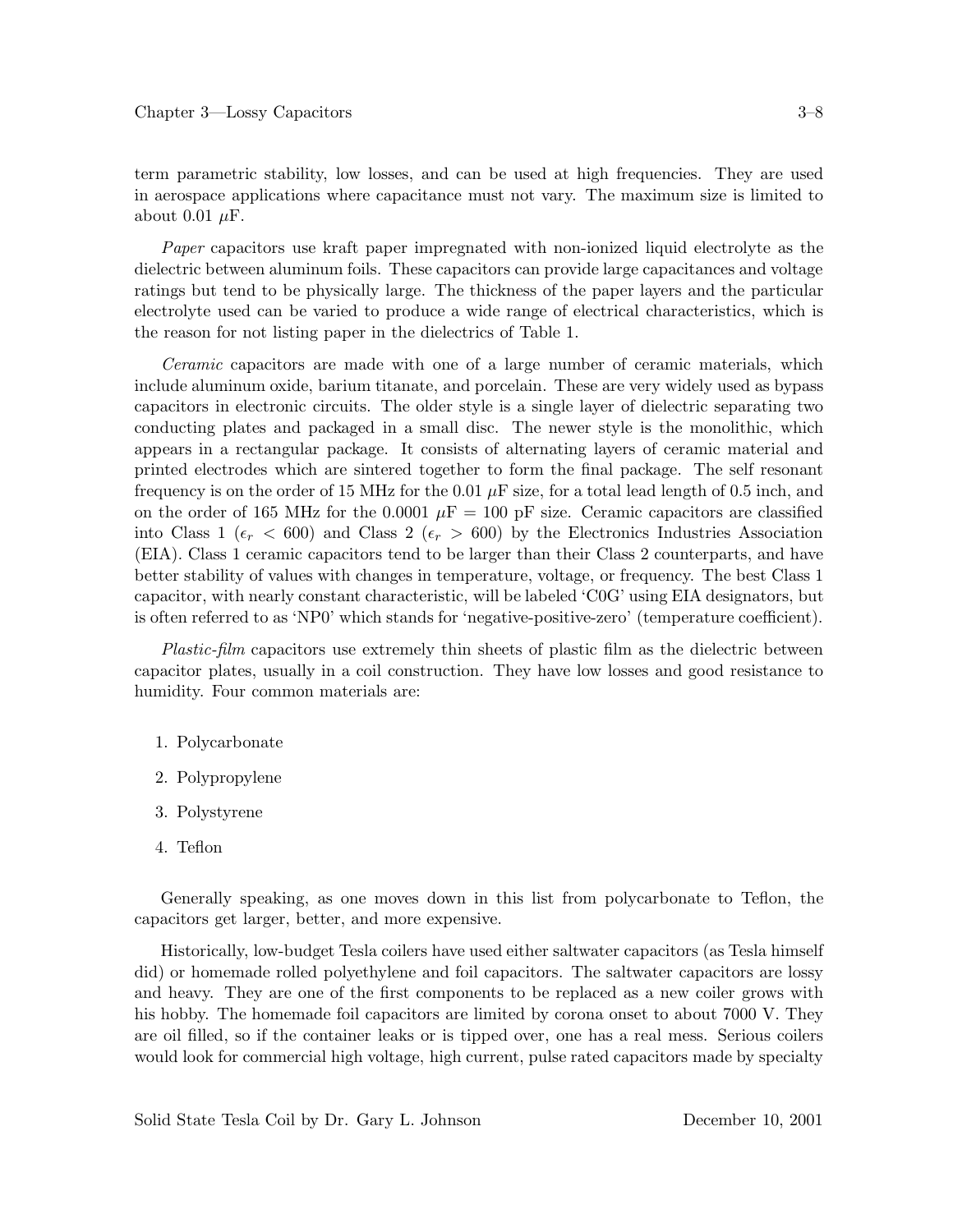companies like Maxwell. These worked fine, but were expensive if purchased new, and difficult to find on the used market.

This all changed in 1999 when the Tesla coil community moved en masse to multi mini capacitors (MMC). These are small commercial capacitors that one buys by the sackful from Digi-Key and connects in series and parallel strings to get the required ratings.

There are several different capacitor series, some of which are more suitable for Tesla coil work than others. One should look for capacitor types that are rated for "high voltage, high frequency, and high pulses". A dissipation factor of 0.1% at 1 kHz is good, as is polypropylene for the dielectric. The  $ECWH(V)$  and  $ECQP(U)$  series of capacitors are good. The Panasonic ECQ-E capacitors utilize metallized polyester (Mylar) which has a higher dissipation factor (1% at 1 kHz) than the polypropylene capacitors.

Capacitor ratings have received a great deal of attention by Tesla coilers. A given capacitor might be rated at 1600 VDC and 500 VAC. The AC rating is always for rms values, so the peak voltage would be about 700 V for a rating of 500 VAC. A capacitor in a Tesla coil primary experiences full voltage reversal, so it would seem wise to find the AC rating, multiply by  $\sqrt{2}$ , and divide that into the peak voltage available from the iron core transformer to find the number of series capacitors to use.

Experience of coilers, however, has been that there are sufficient safety factors built into the capacitors that using the DC rating is quite acceptable. For example, a 15 kV transformer has a peak voltage of  $15\sqrt{2} = 21.2$  kV. Divide 21.2 by 1.6 for 1600 VDC capacitors to get 13.25. Use either 13 or 14 capacitors in series.

The voltage rating is not determined by the dielectric breakdown voltage as much as it is by the *Ionization or Corona Inception Level*. This refers to the level at which ionization or partial discharges can begin to occur inside a bubble of entrapped air or within an air-filled void within the solid dielectric system. If one had *perfect* dielectrics and could always exclude any entrapped air, derating for this phenomenon would not be necessary.

Corona inside a capacitor will chemically degrade the dielectric material over a period of time until the capacitor ultimately fails. Manufacturers of capacitors might select a voltage rating whereby their capacitors will last for one million hours before this occurs. In Tesla coil use, 100 hours of actual operation is a long time. This helps explain why coilers can exceed the manufacturer ratings without immediate problems.

There is evidence that operating a capacitor above its ac voltage rating will shorten its life by a factor of the overvoltage ratio raised to the 15th power. Suppose we have a capacitor rated at one million hours at 500 VAC. For economic reasons we are thinking about operating it at 700 VAC. The life reduction factor is  $(700/500)^{15} = 155.57$ . Dividing one million by 155.57 gives an expected life of 6428 hours or almost one year of continuous operation. This is more than adequate for most Tesla coil applications.

One brand of capacitor is the WIMA. Terry Fritz comments about them: "The switching power supplies we build have WIMAs in pulsed duty similar to that seen in Tesla coil use.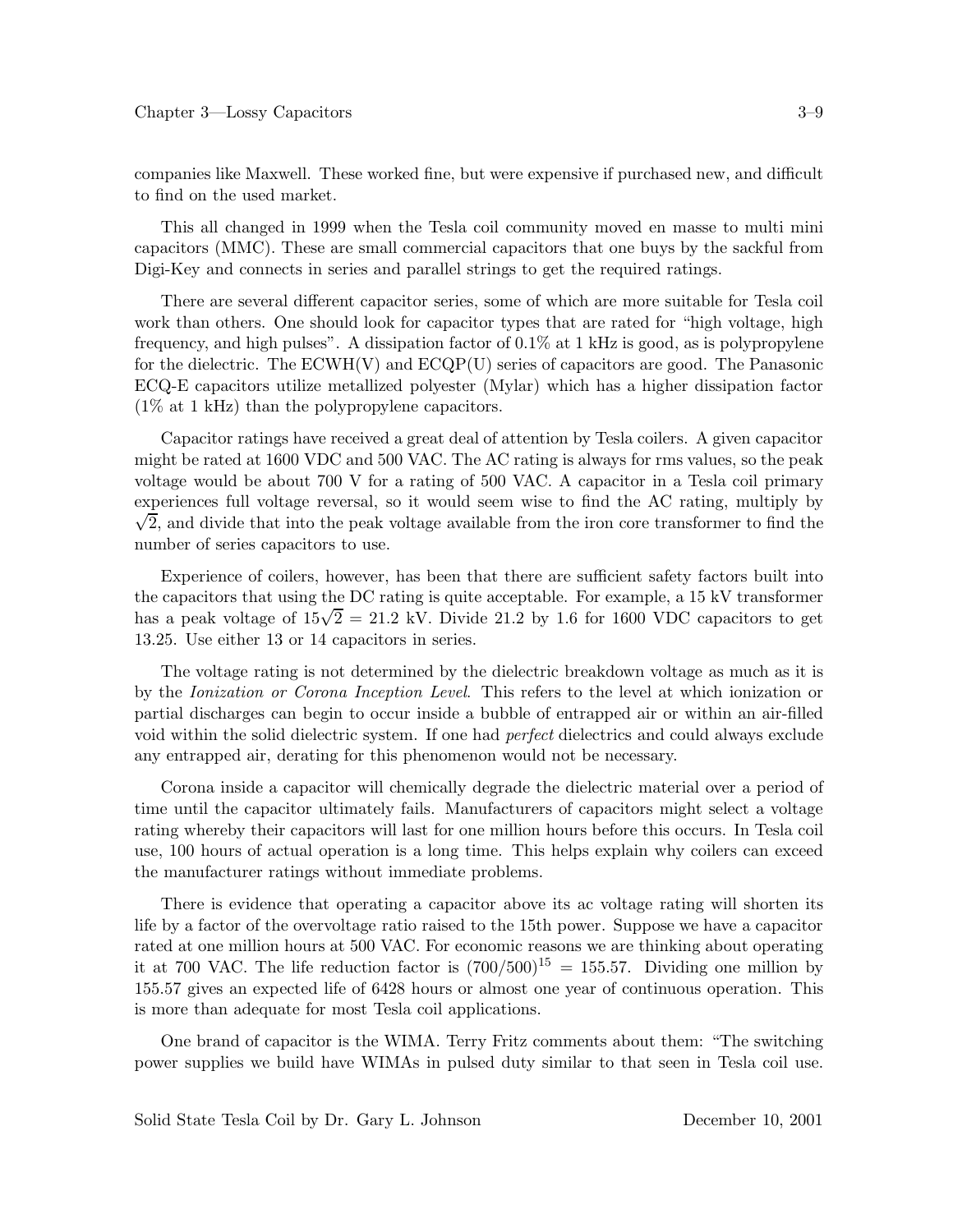The real indicator of how long they live is how warm they get. If they heat to about 5 degrees C above the ambient, then they last forever. At about 8 degrees above ambient, we see occasional failures. At 10 degrees, they get to be a problem. In many situations, we go beyond the WIMA chart derating in pulsed applications with no problem at all, just being sure they don't get hot."

WIMA experts say that partial discharges occur only above a certain voltage level and only on ac. Frequency does not seem to be a factor. They agree that the ac rating can be exceeded in Tesla coil applications, but without a serious investigation, were mentioning factors like 1.25 to 1.5.

Some capacitors that are candidates for a MMC use actual metal foil for electrodes while others use metallized plastic. The metal foil devices are physically larger for a given rating and are much more robust in Tesla coil service.

Dielectric material, electrode thickness, and lead size all limit the rate at which charge can be added to or removed from a capacitor. This limit is expressed as the  $dV/dt$  limit. The peak current  $I_{peak}$  can be determined from the  $dV/dt$  value by the equation

$$
I_{peak} = \frac{dV}{dt}C\tag{12}
$$

where appropriate multipliers should be used to get everything in volts, seconds, and farads. By way of reference, a 1000 pF capacitor rated for 10,000  $V/\mu s$  will withstand 10 A surges. A capacitor with a  $dV/dt$  rating less than 1000 V per 5  $\mu$ s probably does not have metal foil endplates and should not be used.

The peak current that a Tesla coil primary capacitor must provide is determined by the capacitor voltage and the surge impedance. If the secondary were removed, the surge impedance would be

$$
Z_s = \sqrt{\frac{L_1}{C_1}}\tag{13}
$$

where  $C_1$  is the capacitance in the Tesla coil primary and  $L_1$  is the inductance of the primary. When the secondary is in place, the surge impedance will increase from the above value, so the peak current required from the capacitor will be less. Using the above expression for  $Z_s$ should be a worst case calculation. If it tells you that there might be 100 A flowing after the gap shorts, and your individual capacitors are rated at 10 A each, then you would need ten parallel strings. Since this figure includes some factor of safety, you might be able to get by with somewhat fewer strings. One WIMA expert said that the maximum amperage rating is not as critical as the Corona Inception Level mentioned above.

The polypropylene capacitors useful for Tesla coil work have a self-healing mode. A partial discharge will eventually cause a local failure. A burst of energy through this short will vaporize everything around the short, effectively removing the short. The capacitor continues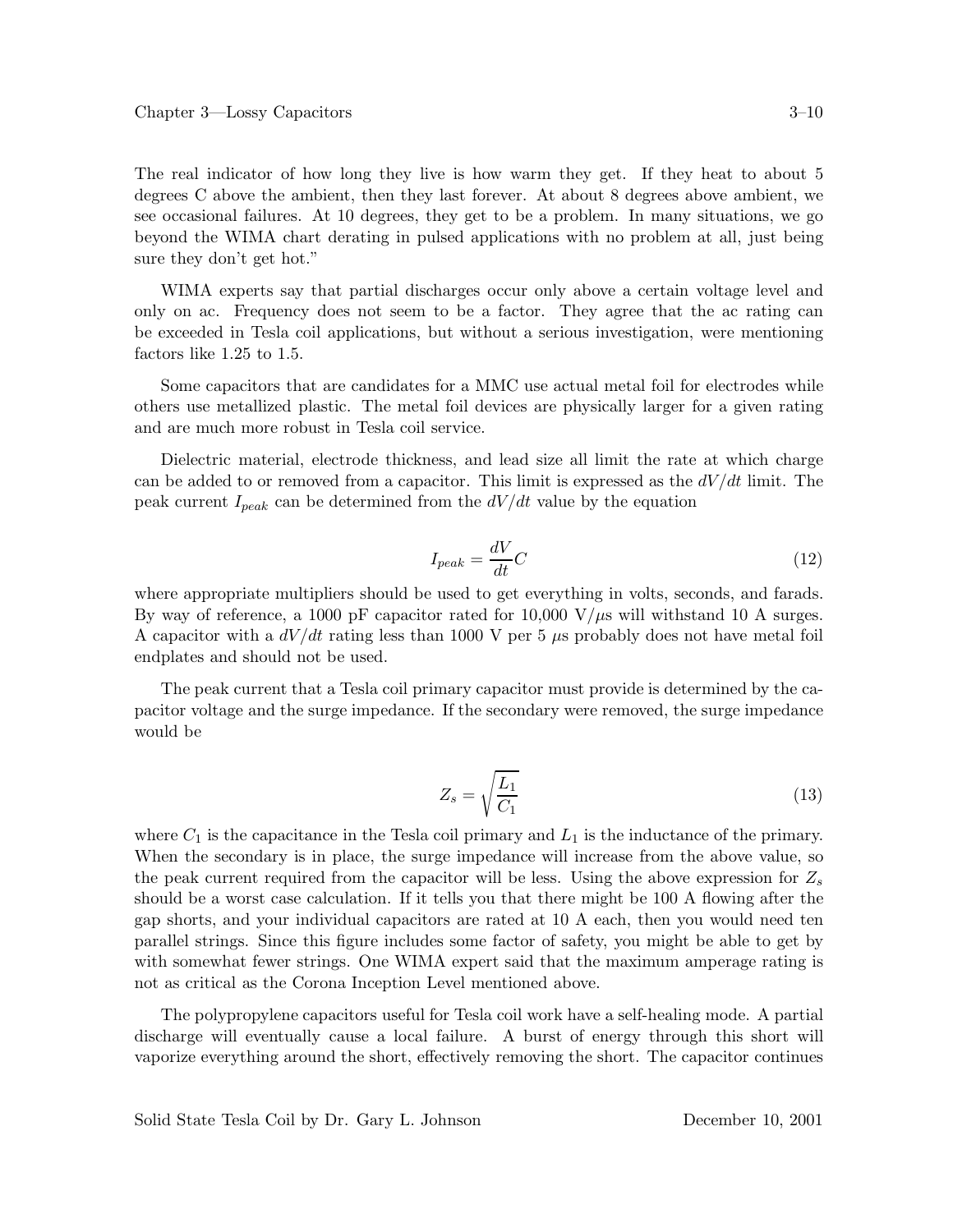to operate, but with a slightly lower capacitance due to some of the electrodes being removed. It is a good idea to carefully measure the capacitance of the MMC periodically. A decrease of even 1% could indicate that the capacitors are being stressed, and that total failure is possible.

Terry Fritz reports testing some WIMA MKS 4 (K4) capacitors rated at 1  $\mu$ F and 400 VDC on a large DC supply. These are metallized polypropylene dielectric capacitors that are encapsulated in epoxy filled  $3 \times 1$  cm rectangles. Starting at about 900 V there are a few little snaps, indicating that the dielectric had punched through and the arc blasted the thin metal layer on the other side. Going to 1200 V gave a few more snaps. Around 1500 V there were many snaps and the capacitor shorted out.

When a capacitor cleanly blows apart, that is a sign that they were destroyed by over voltage. When a capacitor puffs up and looks melted and burned, that is from too much current. It is always a good idea to think about possible failure modes, and put the capacitors in appropriate enclosures to protect bystanders.

I had a student build a small design project once, that illustrates this point. He used an electrolytic capacitor rated at about 25 VDC in some circuit for 120 VAC usage, and I did not notice it before testing. He was proudly demonstrating performance, using a variac to bring up the voltage. At about 90 V, the electrolytic capacitor exploded with a noise somewhere between a pistol and a small shotgun. The contents of the capacitor, about a cubic centimeter of plastic fibers, hit the student in the middle of the chest. He was not injured, but for a brief moment he thought he had been killed by this exploding capacitor. I suspect he still pays more attention to capacitor voltage ratings than most people.

Many coilers recommend placing resistors across the MMC to bleed off the charge after power is removed. This can eliminate some very unpleasant surprises when making adjustments between runs. One can get true high voltage resistors but they are expensive. Most use a long chain of ordinary resistors therefore. Digi-Key sells 0.5 W carbon film resistors rated at 350 volts each for about two cents each in quantity. At this price, there is little point in not using adequate safety factors.

Suppose we feel comfortable in operating a 0.5 W resistor at 0.1 W and at the rated peak voltage of 350 V each. We solve for the resistance as

$$
R = \frac{V^2}{P} = \frac{(350/\sqrt{2})^2}{0.1} = 612 \text{ k}\Omega
$$

where we round off to the nearest standard value of 620 k $\Omega$ .

The number of resistors needed for a string across say a 15 kV transformer secondary would be

$$
N = \frac{15000\sqrt{2}}{350} = 60
$$
 resistors

We then check the time constant to get a measure of how long it takes to discharge a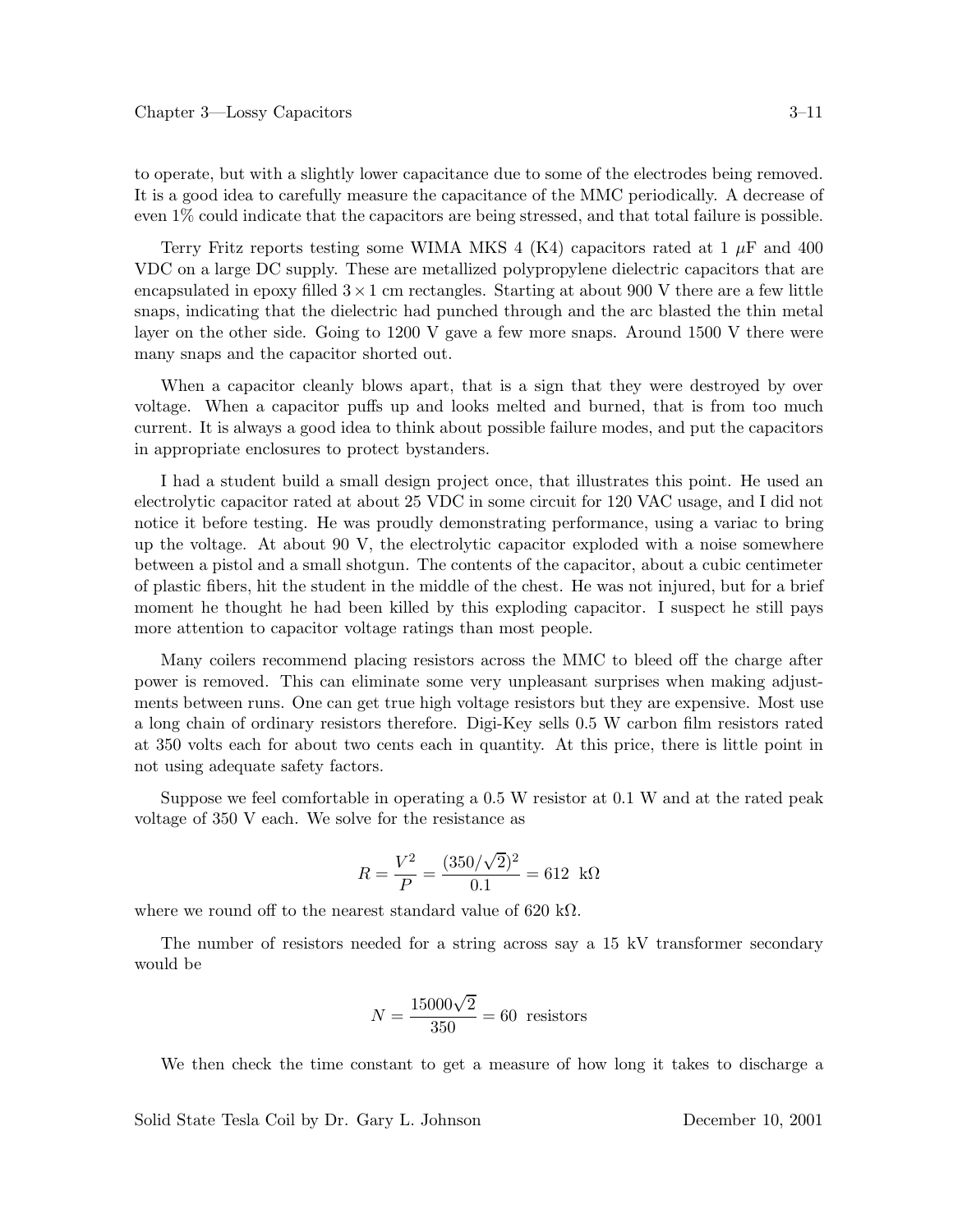| Temperature  |                         | $10^{5}$ | $10^{6}$ | 10 <sup>7</sup> | $10^{10}$ |
|--------------|-------------------------|----------|----------|-----------------|-----------|
| $1.5^oC$     |                         | 87.0     | 87.0     | 87              | 38        |
|              | DF                      | 0.1897   | 0.01897  | 0.00195         | 1.026     |
| $25^{\circ}$ | $\epsilon_{ r}^{\cdot}$ | 78.2     | 78.2     | 78.2            | 55        |
|              | DF                      | 0.3964   | 0.03964  | 0.00460         | 0.545     |
| $85^oC$      | $\epsilon_{r}'$         | 58       | 58       | 58              | 54        |
|              | DF                      | 1 2413   | 0.12413  | 0.01259         | 0.259     |

Table 3: Dielectric Constant  $\epsilon'_r$  and Dissipation Factor DF of Water.

Frequency in Hz

capacitor chain. If the capacitance happened to be 27 nF, the time constant would be

$$
\tau = RC = (60)(620000)(27 \times 10^{-9}) = 1
$$
 second

A capacitor will be mostly discharged after five time constants or 5 seconds in this example.

There are obviously many other design possibilities. If we assumed the resistors would accept a higher voltage before arcing over, then we would want to use higher ohm values to keep heating within bounds. Terry Fritz tested some Yageo 10 M $\Omega$  0.5 W carbon film resistors to see where they would actually fail. At 4000 V the resistor started to turn brown and smoke a little. This should be expected since it is now drawing 2 W, four times its power rating. At 5300 V, it gave a very satisfying crack and arced along its outside surface. After that, the 2 M $\Omega$  resistor measured 11.1 M $\Omega$ . So a resistor specified at 350 V actually failed at 5300 V, a safety factor of 15. Terry sees no problem with using these 0.5 W resistors up to 1000 V if the resulting wattage is not excessive.

### **2 Dielectric Loss in Water**

Water did not appear in Table 1 because it is so much different from other substances that it needs special treatment. The relative permittivity  $\epsilon'_r$  and the dissipation factor DF are shown in Table 3 for different values of temperature and frequency.

The columns for  $10^5$  and  $10^6$  Hz (100 kHz and 1 MHz) would bracket the range of operation for most Tesla coils. Only the very large coils operate below 100 kHz and the very small coils operate above 1 MHz. The column for  $10^7$  Hz was included to show that relative permittivity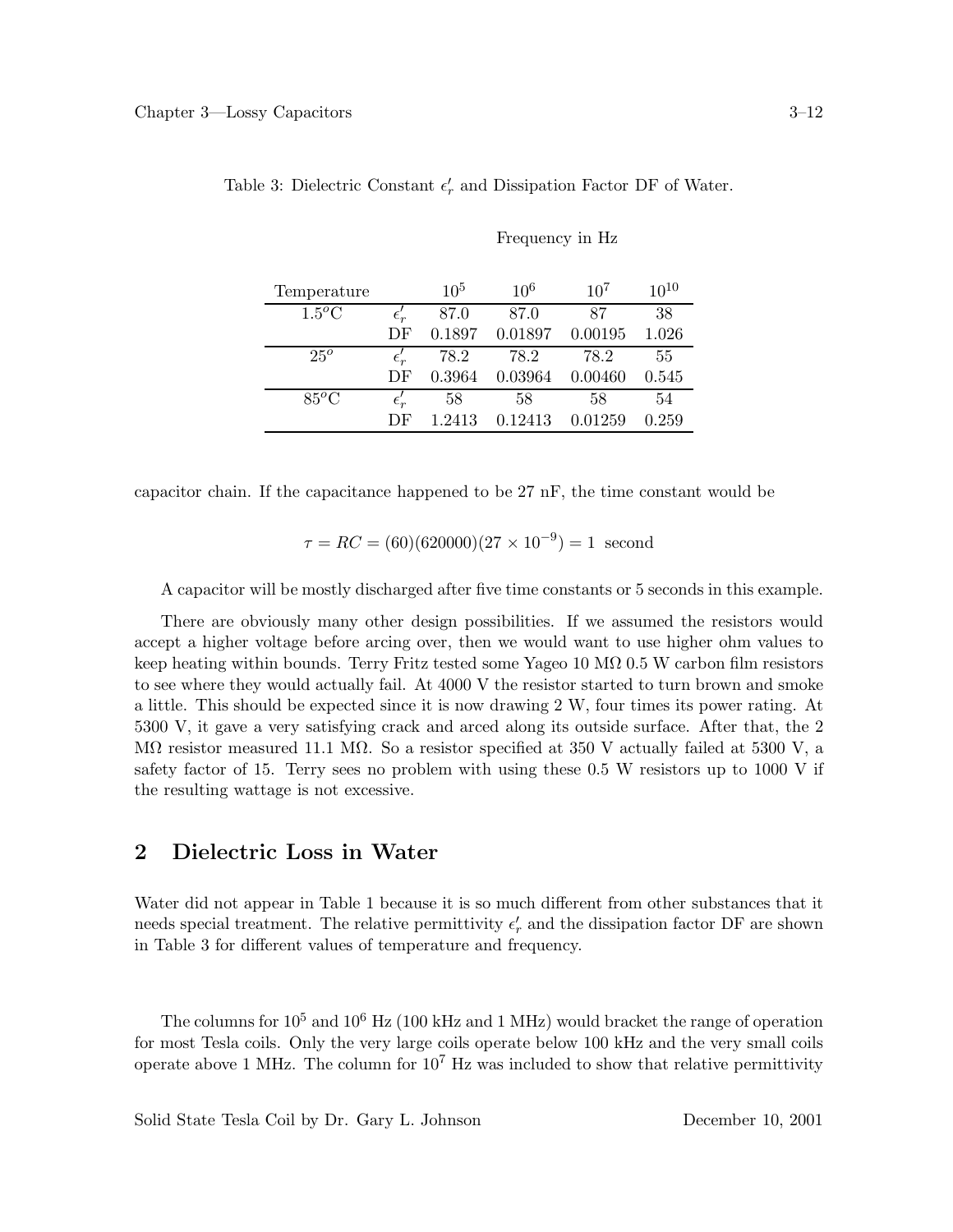does not change between  $10^6$  and  $10^7$  Hz and that the dissipation factor continues the same decline as between  $10^5$  and  $10^6$  Hz. As frequency increases to  $10^{10}$  Hz (the general range of microwave ovens) the relative permittivity decreases somewhat while the dissipation factor becomes quite large. It is obvious that heating food with radio waves is much more effective at  $10^{10}$  Hz than at  $10^7$  Hz.

At Tesla coil frequencies, the dissipation factor  $(DF)_{2}$  at some frequency  $f_{2}$  can be found from the listed value  $(DF)_1$  at frequency  $f_1$  by

$$
(DF)_2 = (DF)_1 \frac{f_1}{f_2}
$$
 (14)

### **3 Dielectric Losses of a Tesla Coil**

There are dielectric losses primarily in two places in a Tesla coil, the coil form and the insulation around the conductor. There may also be some loss in the air surrounding the coil, in the soil, and in insulating supports near the coil, but the ones of most interest seem to be the coil form and the wire insulation. We saw in Eq. 11 that the loss in a capacitor is equal to the square of the applied voltage times the radian frequency times the capacitance times the dissipation factor. We can make reasonable estimates for voltage, frequency, and DF, but what about the capacitance?

A cross section of the coil is shown in Fig. 3.



Figure 3: Cross Section of Tesla Coil

We show three turns of the several hundred that are typically used. This is a close wound coil where the conductors are immediately adjacent to one another. Space wound coils usually use a spacer of the same size as the conductor, which would result in a cross section showing half as many conductors in a given winding length. The coil diameter is  $D$ , the winding length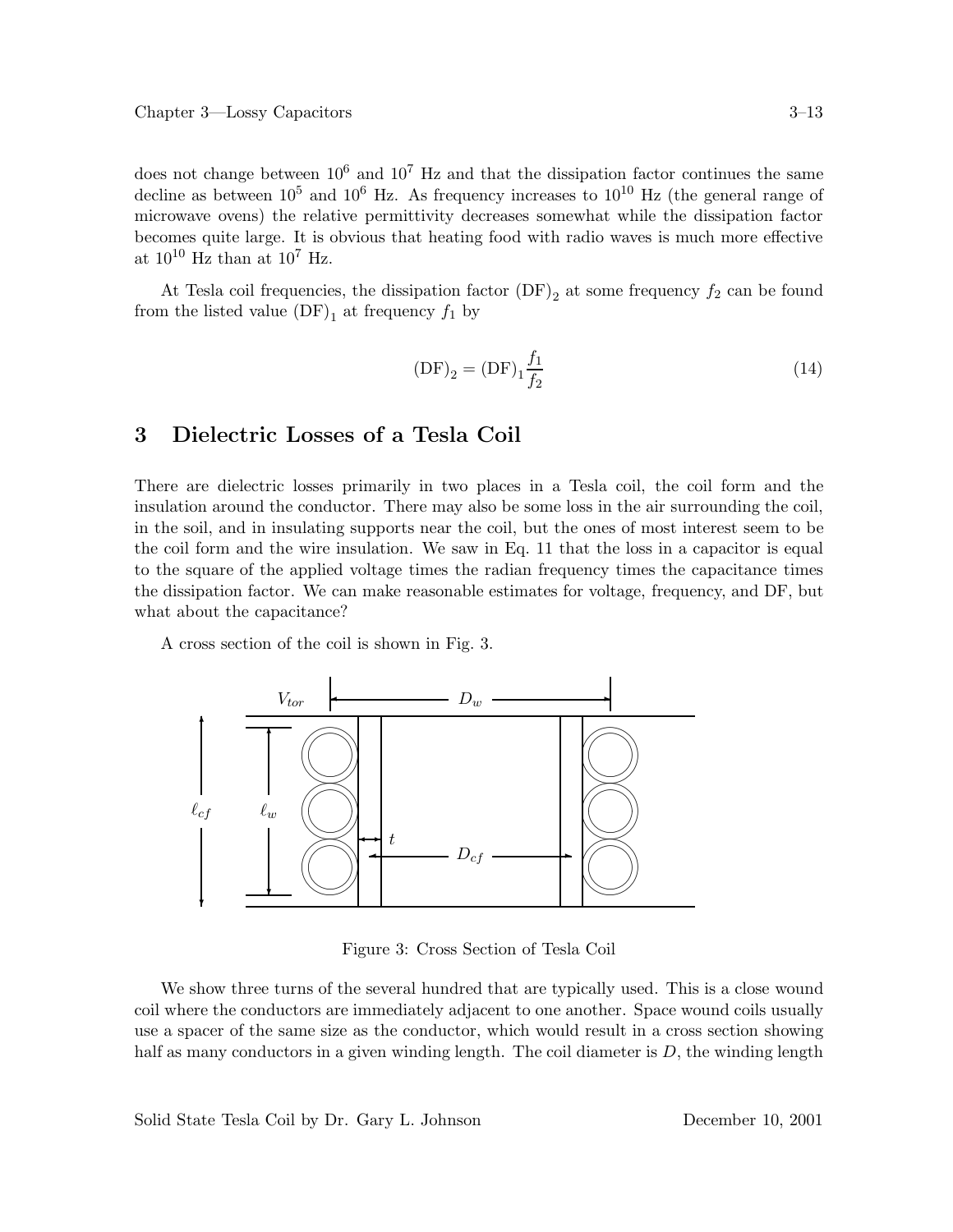is  $\ell_w$  and the coil form length is  $\ell_{cf}$ . The wall thickness of the coil form is t. At the top of the coil is a toroid with voltage  $V_{tor}$ , while at the bottom the voltage is zero. To make life a little simpler, we assume the toroid can be represented by a flat sheet on top the coil form, and that the zero potential ground plane is directly under the coil.

Most of the dielectric between toroid and ground plane is air, but a small portion is the coil form. We can think of the total capacitance between toroid and ground plane as a coil form capacitance  $C_{cf}$  in parallel with an air dielectric capacitor and a winding insulation capacitance  $C_{wi}$ . If the parallel plate capacitor formula is valid, we can quickly write an expression for the coil form capacitance.

$$
C_{cf} = \frac{\epsilon \pi t D_{cf}}{\ell_{cf}}
$$
 (15)

As stated earlier, the expression is valid when fringing can be ignored. This condition is true when the separation is small compared with the area but here we have a small area and a large separation. So we go back and examine the situation for which fringing is negligible. In any capacitor, there are electric field lines directed from the positive to the negative plate, and equipotential lines (lines or surfaces of constant potential) which intersect each other at right angles. The areas enclosed by these lines are called curvilinear squares. The sides may be curved and of different lengths, but the four corners are all right angles. In a parallel plate capacitor, the equipotential lines are equally spaced straight lines, as are the electric field lines, so the curvilinear squares become true squares. It turns out that inside the coil form of Fig. 3 that electric field lines are mostly straight down and the equipotential lines are nearly equally spaced.

For the equipotential lines to be exactly equally spaced, the voltage must increase linearly from bottom to top. The actual mathematical form of the increase is probably not quite linear, as shown when the turn-to-turn voltage of the top few turns, for example, exceeds the dielectric strength of the insulation and turn-to-turn sparking occurs. But it will not be vastly different from linear, either, so the parallel plate formula should give the proper order of magnitude. I would be surprised if it were in error by more than 20% or 30%.

A circuit model for the equivalent resistances that represent losses in the coil form and in the winding insulation is shown in Fig. 4. The capacitances  $C_{cf}$  and  $C_{wi}$  are in parallel with other capacitances (not shown) such that the total capacitance is  $C_{tc}$ . The power dissipated in the coil form is given by

$$
P_{cf} = V_{tor}^2 \omega C_{cf} (\text{DF})_{cf} \tag{16}
$$

and the equivalent resistance is given by

$$
R_{cf} = \frac{V_{tor}^2}{P_{cf}} = \frac{1}{\omega C_{cf} (\text{DF})_{cf}}
$$
\n
$$
\tag{17}
$$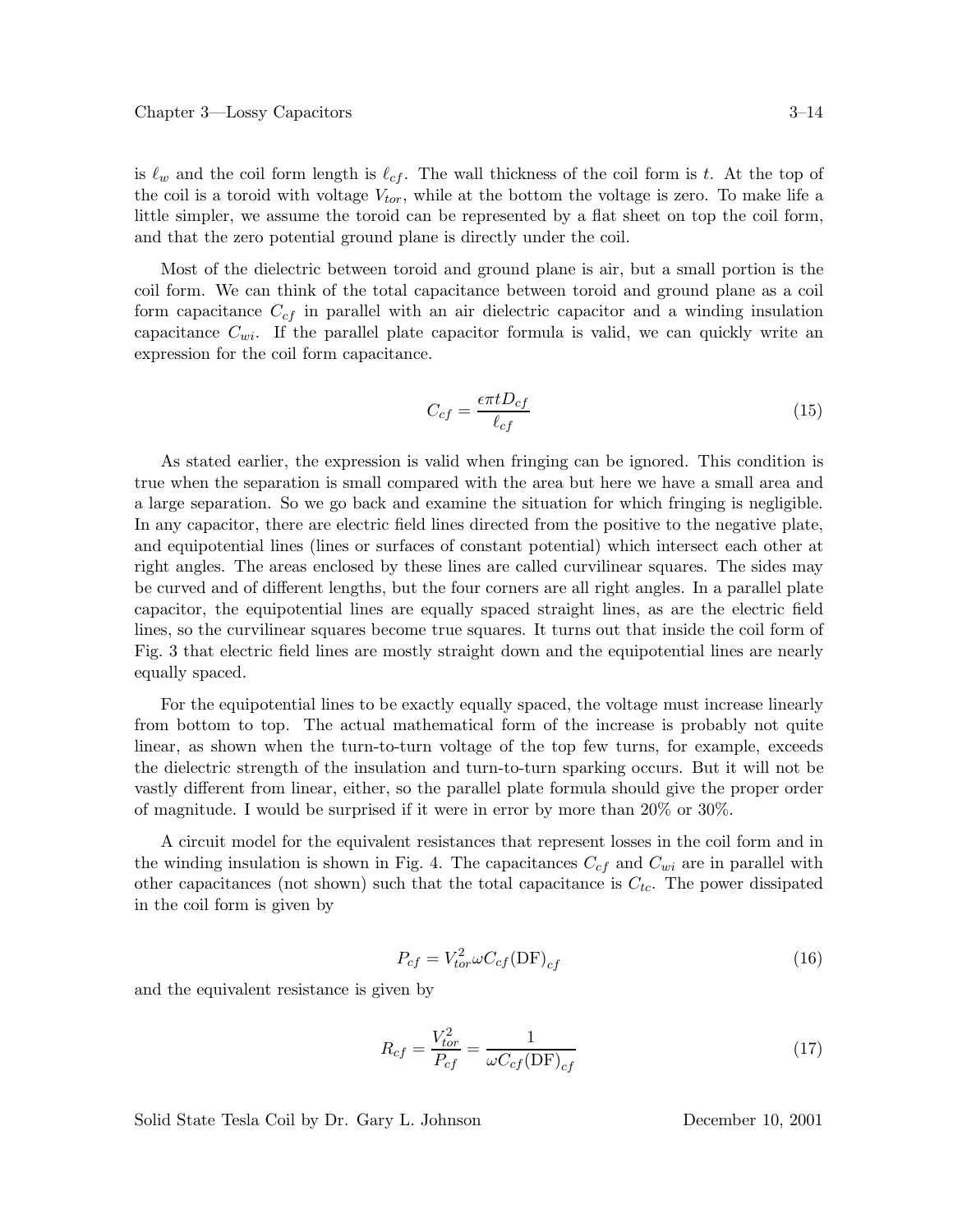Example: What is the power loss and equivalent coil form resistance in a PVC coil form that is 1 m in length, 3 mm wall thickness, and diameter of 200 mm, at a frequency of 200 kHz if the top voltage is 500,000 V? Assume  $\epsilon_r = 3.0$  and DF = 0.015.

$$
C_{cf} = \frac{\epsilon_o \epsilon_r D_{cf} t}{\ell_{cf}} = \frac{(8.854 \times 10^{-12})(3.0)\pi (0.200)(0.003)}{1} = 5.01 \times 10^{-14} \text{ F}
$$

$$
P_{cf} = V_{tor}^2 \omega C_{cf} (\text{DF}) = (500,000)^2 2\pi (200,000)(5.01 \times 10^{-14} (0.015) = 236 \text{ W}
$$

$$
R_{cf} = \frac{1}{\omega C_{cf}(\text{DF})_{cf}} = \frac{1}{2\pi (200,000)(5.01 \times 10^{-14})(0.015)} = 1.06 \times 10^9 \quad \Omega
$$

To get the toroid to this voltage probably requires an input power of 10 kW or more, so 236 W is not a large loss, percentage wise. On the other hand, the coil form would soon melt if this power were applied continuously. If maximum efficiency is desired, one can always go to a polyethylene coil form, where DF is less than 0.0002



Figure 4: Equivalent Resistances for Coil Form and Wire Insulation Losses.

We turn now to the consideration of the dielectric loss in the winding insulation. Most Tesla coils are wound with magnet wire, a wire in wide use for winding motors and transformers. It has a dielectric coating that is tough both mechanically and thermally. It will withstand temperatures well above  $100^{\circ}$ C. Unfortunately, it is not particularly low loss at Tesla coil frequencies. Dissipation factors are similar to PVC or nylon. The coating called Heavy Soderon actually has a thin layer of nylon on the surface, to help withstand mechanical abuse.

I have observed that the losses of tight wound magnet wire coils sometimes increase dramatically with humidity, even at input voltages far below those necessary for breakout. It seems that some magnet wire coatings can absorb moisture, and also some coil forms. I bought two plastic barrels at a recycling place that I thought were polyethylene. Whatever they were, the input resistance of the coil could change by a factor of two or more as humidity changed from 25 to 100%. On the other hand, a coil of some magnet wire on a PVC form would see little change in input resistance, probably less than 10%. So moisture in or on the wire insulation and the coil form certainly has the capability of increasing losses.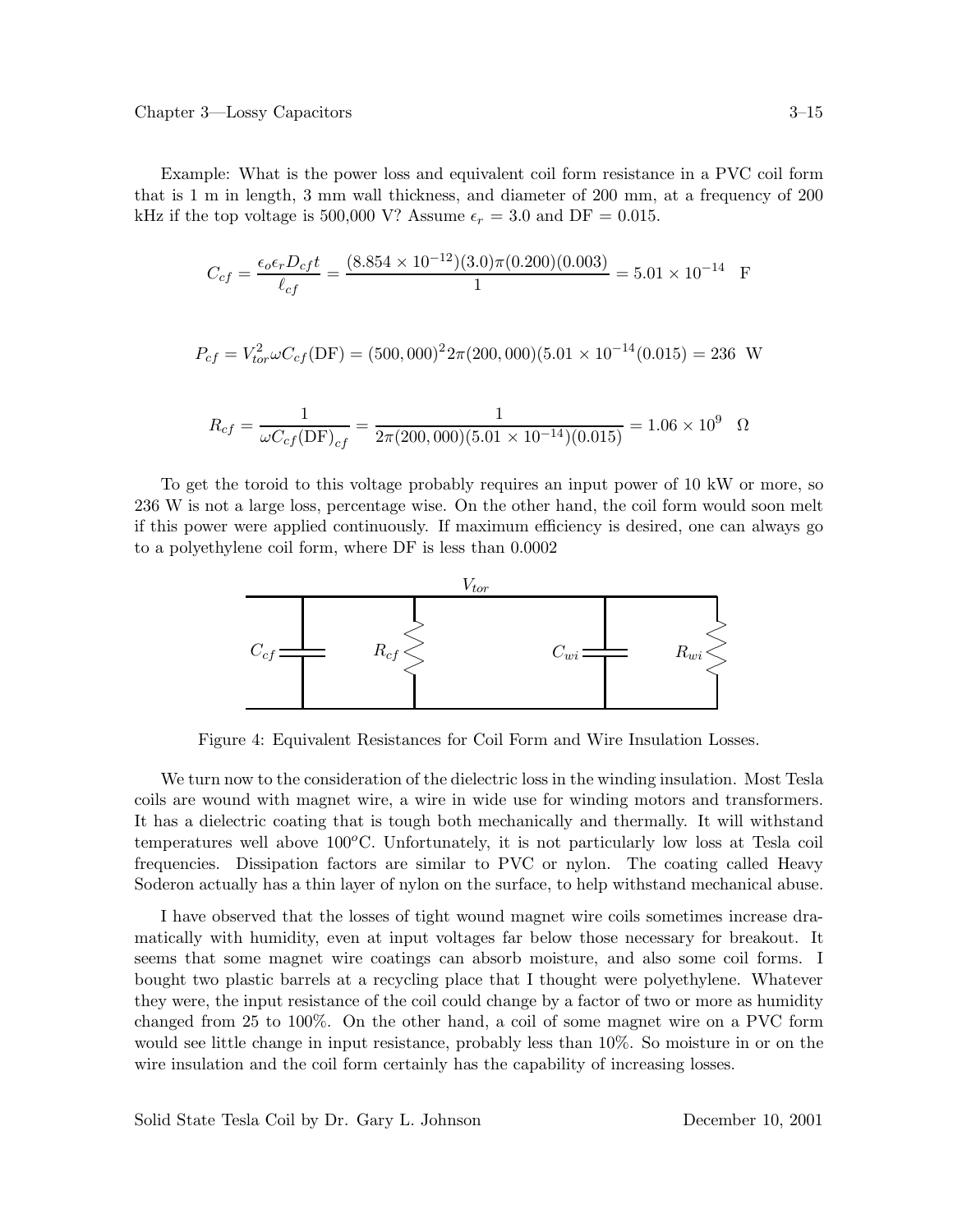

Figure 5: Two Adjacent Turns of Magnet Wire

The basic geometry that we will try to solve for power loss is shown in Fig. 5.

This figure shows two adjacent turns of a space wound coil. The conductor has radius  $r_1$  and is surrounded by a dielectric of permittivity  $\epsilon_1$ . The turns are then contained in a dielectric of permittivity  $\epsilon_2$ , where usually  $\epsilon_2 = \epsilon_0$ . However, if the winding has been coated with some substance like polyurethane, then  $\epsilon_2$  will be different from that of air.

Like many problems in electromagnetics, there is no exact analytic formula for capacitance of the exact structure. We have a choice of an exact solution for an approximate structure, or an approximate solution for an exact structure, or combinations thereof. Fig. 5 shows the parameters for a structure that approximates our coil winding, and has an exact analytic solution. The advantage of an analytic solution is that we can easily see which factors are the most important. Questions about the effect of wire size, insulation thickness, and conductor spacing can probably be answered correctly even if the answers differ from the correct values by 20% or more.

The geometry in Fig. 5 is for a parallel conductor transmission line. The conductor on the right is at potential  $V = V_0$  and the one at the left at potential  $V = -V_0$ . The vertical plane between the conductors is then at potential  $V = 0$ , by symmetry. The potential is  $V = V_x$  (a constant) on the outside of the dielectric layer. If the dielectric is eccentric, then the surfaces lie on the surfaces of constant  $\eta$  of the bycylindrical coordinate system [2, pages 361-366]. There are three factors that make this an approximate geometry: First, the actual dielectric is centered rather than eccentric. Second, the magnet wire will lie against a coil form, which will affect the electric field lines and the capacitance. And third, there are additional conductors on either side of the two shown, which also affect field lines and capacitance. However, I think this geometry is the best that we can do, if we want an analytic solution.

The capacitance between the conductor on the right and the outer surface of its dielectric is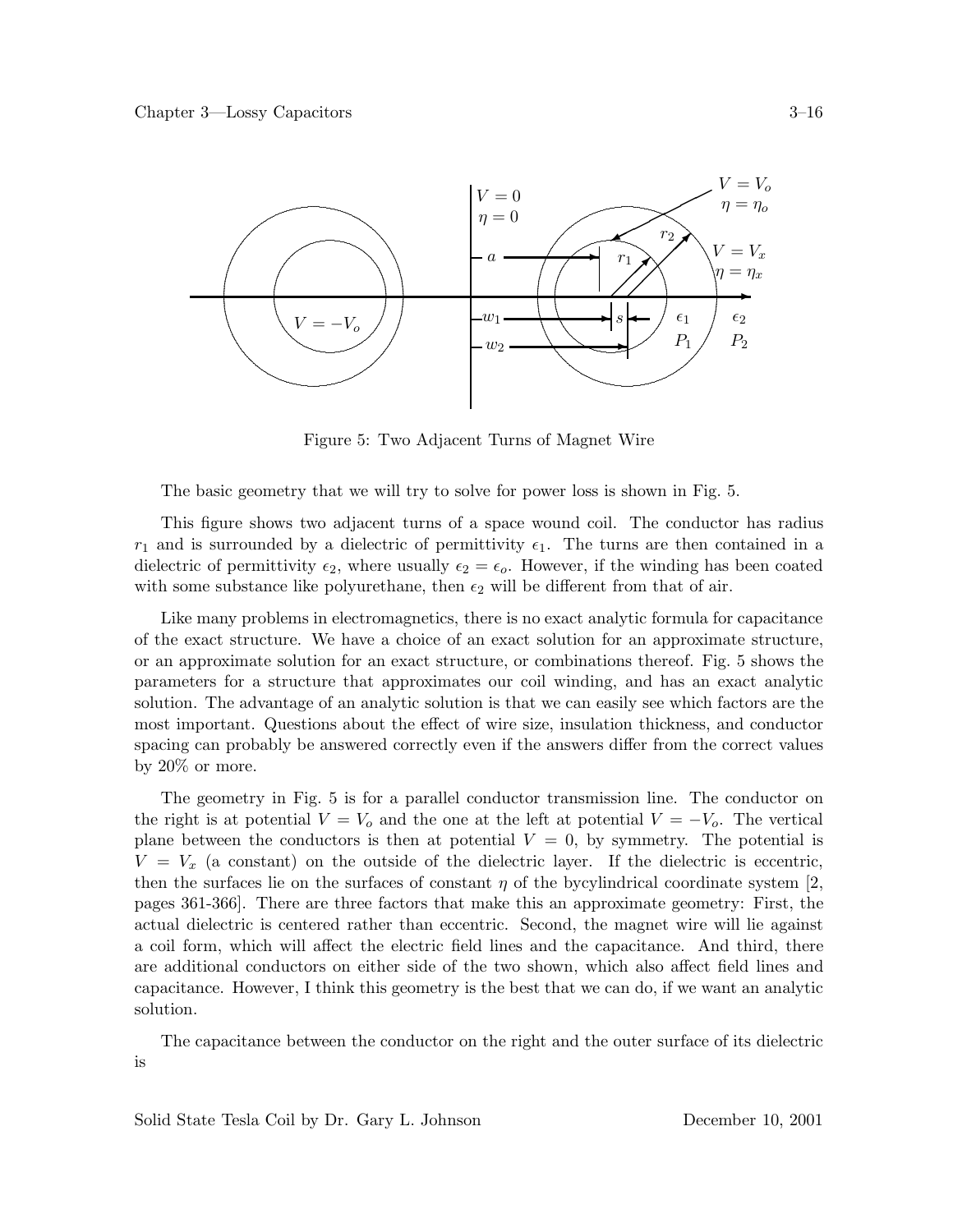Chapter 3—Lossy Capacitors 3–17

$$
C_1 = \frac{2\pi\epsilon_1\ell}{\eta_o - \eta_x} \tag{18}
$$

and the capacitance between the outer surface and the  $V = 0$  plane is

$$
C_2 = \frac{2\pi\epsilon_2\ell}{\eta_x} \tag{19}
$$

where  $\ell$  is the circumference of one turn of the winding. To get the power dissipation, we need the voltage  $V_o - V_x$  across  $\epsilon_1$  and the voltage  $V_x$  across  $\epsilon_2$ . The solution process is fairly standard for Laplace's Equation. We write general solutions for Laplace's Equation in both dielectrics.

$$
V_1 = A_1 + B_1 \eta \qquad \qquad \text{in } \epsilon_1 \tag{20}
$$

$$
V_2 = A_2 + B_2 \eta \qquad \qquad \text{in} \quad \epsilon_2 \tag{21}
$$

The boundary equations are

$$
V = V_o \qquad \qquad \text{at} \quad \eta = \eta_o \tag{22}
$$

$$
V = 0 \qquad \qquad \text{at} \quad \eta = 0 \tag{23}
$$

$$
V_1 = V_2 \qquad \qquad \text{at} \quad \eta = \eta_x \tag{24}
$$

The fourth boundary equation is that the normal electric flux density is continuous on the  $\eta = \eta_x$  surface.

$$
\epsilon_1 \frac{\partial V_1}{\partial \eta} = \epsilon_2 \frac{\partial V_2}{\partial \eta} \tag{25}
$$

After some algebra, we find

$$
V_1 = \frac{V_o(\eta_x(\epsilon_1 - \epsilon_2) + \epsilon_2 \eta)}{\eta_o \epsilon_2 + \eta_x(\epsilon_1 - \epsilon_2)}
$$
\n(26)

$$
V_2 = \frac{V_o \epsilon_1 \eta}{\eta_o \epsilon_2 + \eta_x (\epsilon_1 - \epsilon_2)}\tag{27}
$$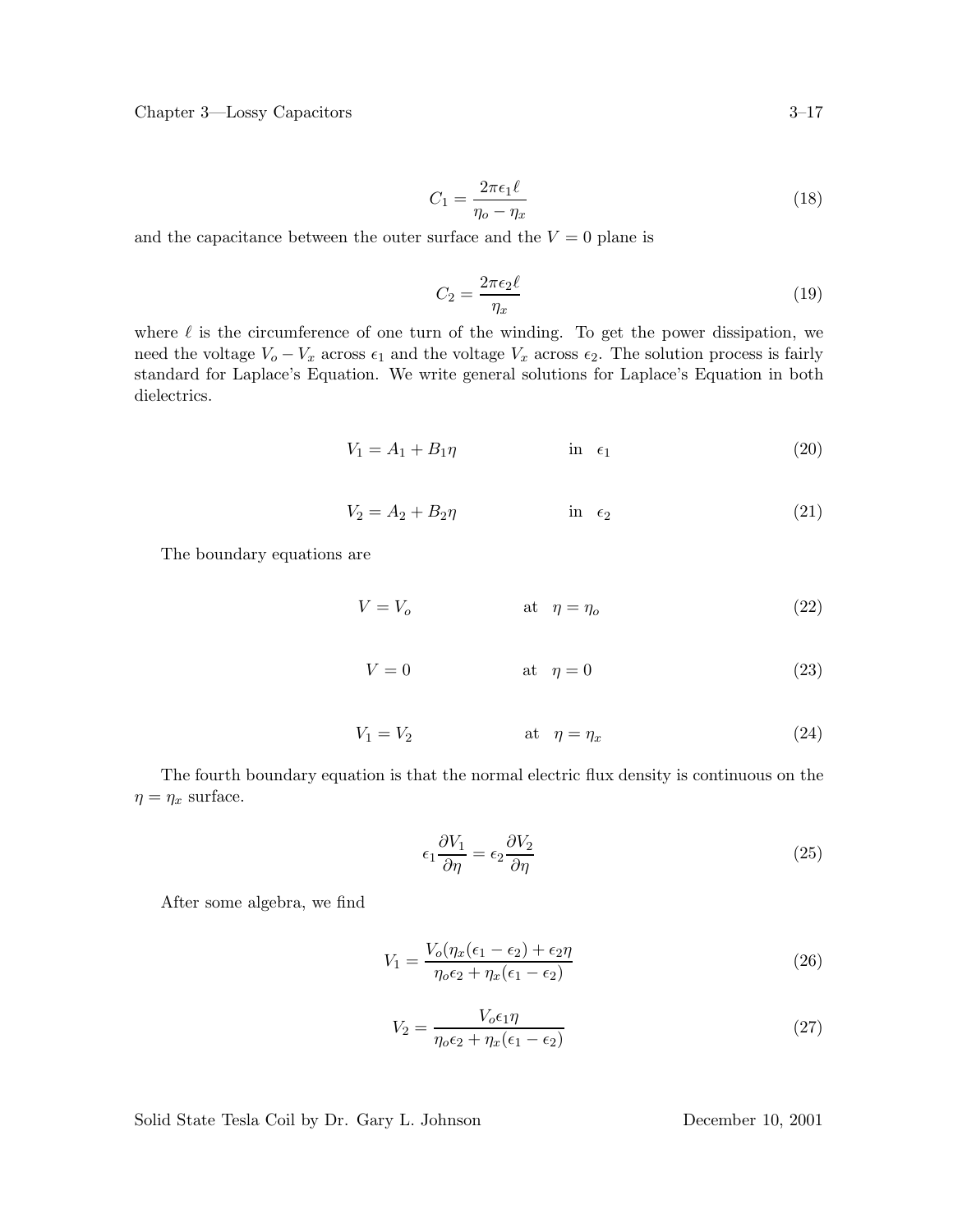Chapter 3—Lossy Capacitors 3–18

We can find  $V_x$  by substituting  $\eta = \eta_x$  in either of the last two equations. The power dissipations in the two regions are

$$
P_1 = (V_o - V_x)^2 \omega C_1 (DF)_1 = \frac{V_o^2 \epsilon_2^2 (\eta_o - \eta_x) \omega (2\pi \epsilon_1 \ell) (DF)_1}{[\eta_o \epsilon_2 + \eta_x (\epsilon_1 - \epsilon_2)]^2}
$$
(28)

$$
P_2 = V_x^2 \omega C_2 (DF)_2 = \frac{V_o^2 \epsilon_1^2 \eta_x \omega (2\pi \epsilon_2 \ell) (DF)_2}{[\eta_o \epsilon_2 + \eta_x (\epsilon_1 - \epsilon_2)]^2}
$$
(29)

The voltage  $V_o$  is half the voltage between turns. If there are N turns and the voltage at the top of the coil is  $V_{tor}$  then

$$
V_o = \frac{V_{tor}}{2N} \tag{30}
$$

The total power  $P_{wi}$  dissipated in the wire insulation and in the gap between the turns is

$$
P_{wi} = 2N(P_1 + P_2) \tag{31}
$$

The relationships between the variables in Fig. 5 are

$$
w_i = \sqrt{a^2 + r_i^2} \tag{32}
$$

where  $i = 1$  or 2.

$$
\eta_o = \sinh^{-1}\left(\frac{a}{r_1}\right) \tag{33}
$$

$$
\eta_x = \sinh^{-1}\left(\frac{a}{r_2}\right) \tag{34}
$$

$$
s = w_2 - w_1 = \sqrt{a^2 + r_2^2} - \sqrt{a^2 + r_1^2}
$$
\n(35)

We start with a table lookup to find the radius  $r_1$  of the bare magnet wire (without insulation). Then we use  $w_1 = r_1 + \text{build} + \text{space (if any)}$ , where build refers to the thickness of the dielectric on the magnet wire, and solve for a and  $\eta_o$ . Then it gets a little tricky. Do we use an  $r_2$  such that the minimum distance between the eccentric cylinders is the build, or the average distance, or something in between? My first impulse is to use the minimum distance, since most of the 'action' is between the two conductors, so we need the most accurate description of dielectric in that region. That is, I would write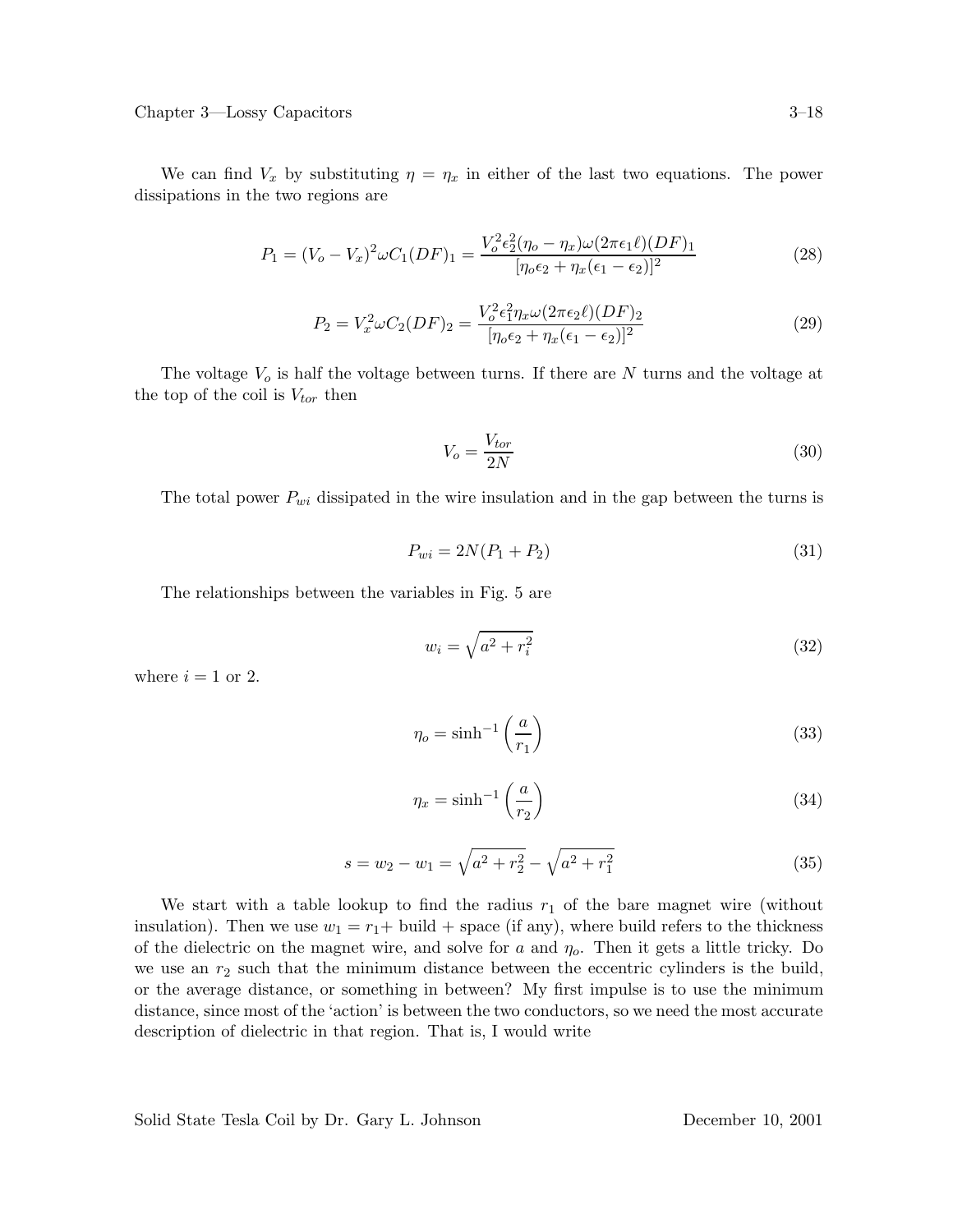$$
r_2 - s = r_1 + \text{build} \tag{36}
$$

This is a transendential equation in one unknown,  $r<sub>2</sub>$ . There is no simple closed form solution, but if one plugs in values for a and  $r_1$ , it is not difficult to get a numeric value for  $r_2$ . Note that if the dielectrics are touching, then  $r_2$ , s, and  $w_2$  all go to  $\infty$ . The model requires that  $P_2 = 0$  for this case and  $P_1$  is the dissipation in  $\epsilon_1$  if  $\epsilon_1$  fills the entire space.

Example: Find the dielectric losses in three different coils built on the same coil form used in the previous example. The winding length is one meter, the coil diameter is 200 mm, the top voltage is 500,000 V, and the toroid size is adjusted as necessary to get a frequency of 200 kHz. We want to compare the cases: (a) a 16 gauge coil tight wound, (b) a 16 gauge coil with a small air gap, 2 mils, between windings, and (c) a 22 gauge coil space wound with the same number of turns as the 16 gauge tight wound coil. These cases all have dry air as the surrounding dielectric. Then we want to examine a fourth case of the same geometry as (b) but with water condensed on the magnet wire surface. We are a long way from having a good model for this situation, but we might get some interesting results if we assume that the 2 mil gap is filled with 10% water and 90% air and use interpolated values for permittivity and dissipation factor. The magnet wire dielectric is Heavy Soderon with thickness 1.65 mils for either wire size. Results are shown in Table 4.

|  | Table 4: Dielectric Loss Example |  |  |
|--|----------------------------------|--|--|
|--|----------------------------------|--|--|

| wire size        | 16       | 16     | 22     | 16     |
|------------------|----------|--------|--------|--------|
| $r_1$ , mils     | 25.4     | 25.4   | 12.65  | 25.4   |
| space, mils      | 0        | 1      | 12.85  | 1      |
| $w_1$ , mils     | 27.05    | 28.05  | 27.15  | 28.05  |
| $N$ , turns      | 725      | 700    | 725    | 700    |
| L, mH            | 19.0     | 17.7   | 19.0   | 17.7   |
| $a$ , mils       | 9.303    | 11.901 | 24.023 | 11.901 |
| $\epsilon_{r1}$  | 3.39     | 3.39   | 3.39   | 3.39   |
| $\epsilon_{r2}$  | 1        | 1      | 1      | 7.82   |
| $(DF)_1$         | 0.03     | 0.03   | 0.03   | 0.03   |
| $(DF)_2$         | 0        | 0      | 0      | 0.198  |
| $r_2$            | $\infty$ | 70.32  | 16.03  | 70.32  |
| $\eta_o$         | 0.3585   | 0.4529 | 1.400  | 0.4529 |
| $\eta_x$         | 0        | 0.1684 | 1.194  | 0.1684 |
| $V_o$            | 345      | 357    | 345    | 357    |
| $P_1$            | 2.36     | 0.352  | 0.010  | 2.017  |
| $P_2$            | 0        | 0      | 0      | 3.416  |
| $2NP_1$          | 3423     | 493    | 14     | 2824   |
| 2NP <sub>2</sub> | 0        | 0      | 0      | 4782   |
|                  |          |        |        |        |

We see a loss of 3423 W for the first case. This seems high, but the input power to the coil at the moment the top voltage is 500 kV is probably at least 10 kW and perhaps well over 100 kW, so this is not impossible. We also note that small winding irregularities lower this number significantly.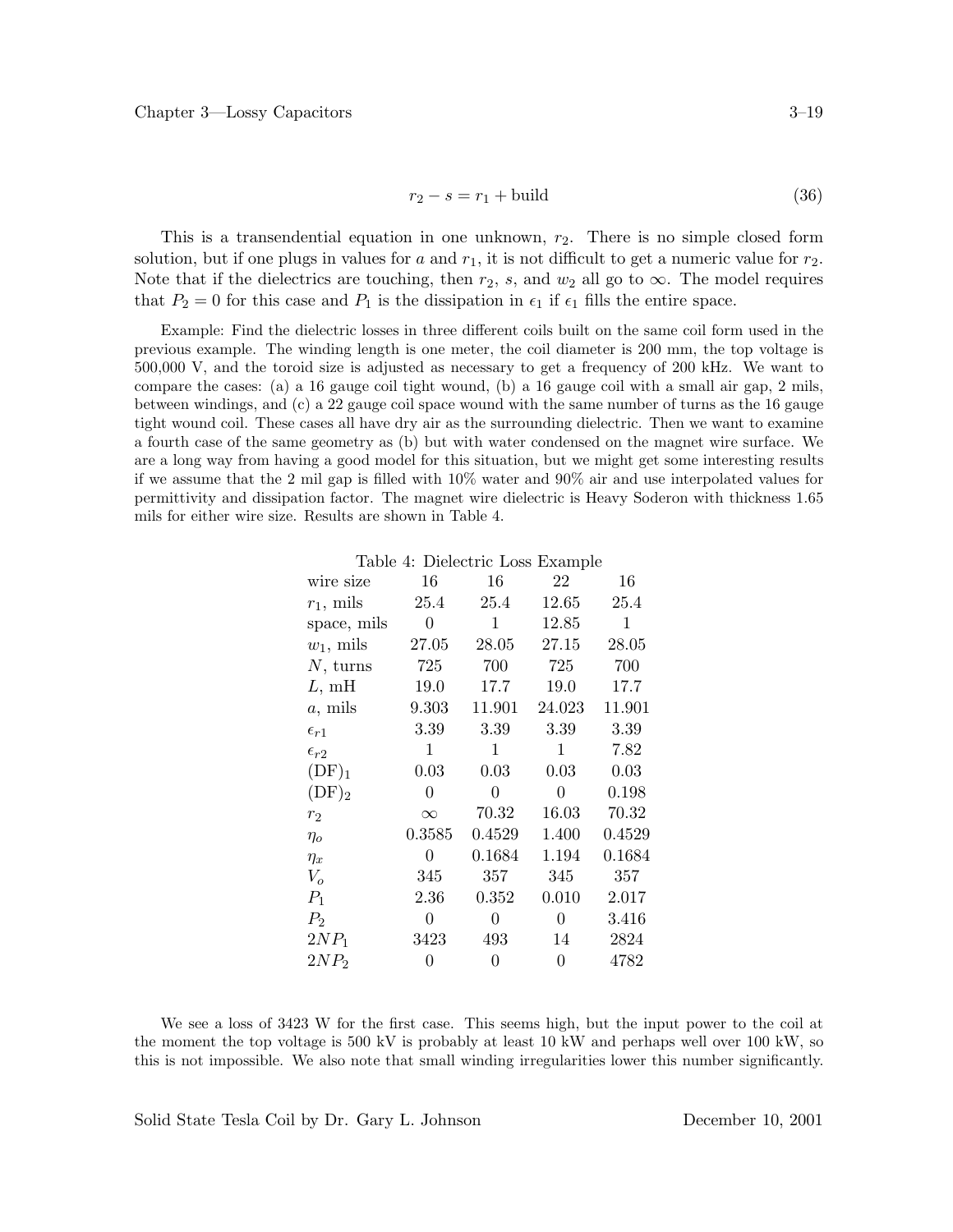If the average gap between windings is only 2 mils, the loss drops from 3423 to 493 W. It is difficult for amateurs to wind coils with no gap at all, so the effective loss is most likely under 1 kW. If we go to a true space wound coil, as for in the 22 gauge shown in the third column, the losses drop to only 14 watts. If we planned to operate the coil in CW mode, or for very extended periods in disruptive mode, we may want to consider space winding just to keep the coil temperature rise low.

When 10% water is added to the dielectrics for the case of a 2 mil gap, the losses increase dramatically. They jump from  $493 \text{ W}$  to  $2824 + 4782 = 7606 \text{ W}$ . These are not precise numbers, but indicate the trend that moisture increases coil losses substantially.

# **4 DC Capacitors**

In this section we will examine the dc capacitors used to convert time varying voltages into steady dc, called filter capacitors. They usually only experience one polarity of voltage, hence can be of the *polarized* type. Aluminum oxide electrolytic and tantalum capacitors are of this type. The exact value of a capacitor used for filtering is not very critical. One may see tolerances as high as  $-20\%$  to  $+80\%$ . That is, a 100  $\mu$ F capacitor would have an actual value between 80 and 180  $\mu$ F with this tolerance. Similarly, capacitance variation with temperature is not critical.

The most important goal is a high capacitance in a small volume. We accomplish this by using a material with a high dielectric constant in a structure with a large area and thin dielectrics. One ingenious solution to this goal is the aluminum electrolytic capacitor. This consists of a ribbon of aluminum foil on which a thin film of aluminum oxide has been formed electrochemically, and a water based electrolyte fluid which acts as the opposing plate. A second ribbon of aluminum foil is used to make electrical connection to the electrolyte fluid. The two ribbons of aluminum foil are mechanically separated by a ribbon of porous paper, as shown in Fig. 6. The three ribbons are rolled up and placed in a can filled with the liquid electrolyte.



Figure 6: Cross Section of Aluminum Electrolytic Capacitor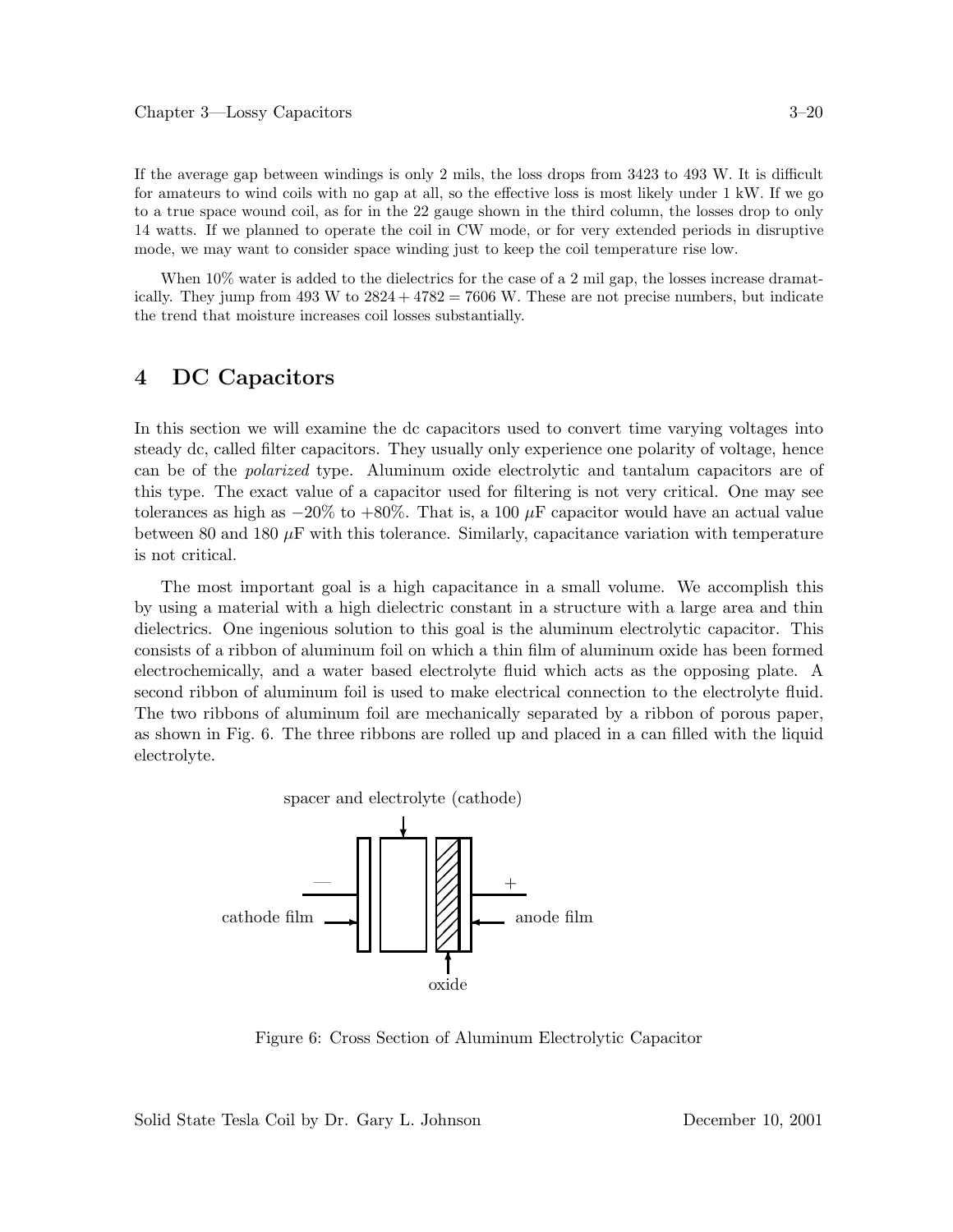The oxide coated foil is the positive plate, called the anode. The aluminum oxide film is the dielectric, and the fluid electrolyte is the negative plate, called the cathode. The second aluminum ribbon serves only to make good electrical connection to the cathode. It is usually bonded to the aluminum can that houses the capacitor.

The oxide dielectric has a thickness on the order of 0.01  $\mu$ m. The plate separation d has therefore been reduced to a very small value. Also, aluminum oxide has a dielectric constant in the range of 8 to 11, which is relatively high for a dielectric. This combination allows a very high capacitance for a small volume.

The oxide is grown by placing the aluminum foil in an electrolyte solution and applying a dc voltage between the aluminum and the electrolyte. The resulting oxide layer has a thickness proportional to the applied voltage, about  $0.0014 \mu m$  per volt at room temperature. The voltage at which the oxide is grown must be considerably higher than the proposed operating voltage to provide adequate dielectric strength. The leakage current increases rapidly as the operating voltage approaches the forming voltage value.

The film of aluminum oxide has the property of diode action. That is, current can flow one way through the anode but not the other. The aluminum electrolytic is therefore limited to dc applications. The polarity marked on the can must be carefully observed since a negative voltage more than a volt or two will cause breakdown of the film and destruction of the capacitor. This limitation is overcome in non-polarized electrolytic capacitors intended for ac applications by simply using aluminum oxide layers on *both* aluminum ribbons and facing the ribbons in opposite directions. This produces the same effect as putting two diodes in series, but pointed in opposite directions.

While the capacitance per unit volume is quite high for this capacitor type, there are several disadvantages. One is that the maximum operating voltage is limited to about 450 V. This is obviously not a problem for most computer applications, but can be a limitation in situations requiring high power. Another limitation is that the dissipation factor is higher than for other capacitor types. A third limitation is that there may be significant leakage currents. That is, both  $R_s$  and  $R_p$  need to be considered in doing loss calculations. A fourth limitation is that the shelf life is somewhat limited. A capacitor with an acceptable leakage current when first made may have an unacceptable leakage current after not being used for a year or two. There is a process called *reforming* where the capacitors are heated to  $85^{\circ}$ C and a voltage is applied, which can restore acceptable performance when this problem occurs.

Tantalum capacitors usually have solid electrolytes, are smaller, and have better characteristics than aluminum capacitors. The small size of tantalum capacitors is due to the high dielectric constant of the tantalum-oxide dielectric. In addition to being small, tantalum capacitors have relatively low leakage currents, good resistance to vibrations, minimal capacitance and ESR variations with changes in temperature and no major parametric changes over the life of the device.

It is interesting to compare a high quality ac capacitor with a Tantalum. According to Table 2, a 1  $\mu$ F 100 V polypropylene capacitor has a value of  $R_s = 0.015 \Omega$ . A MEPCO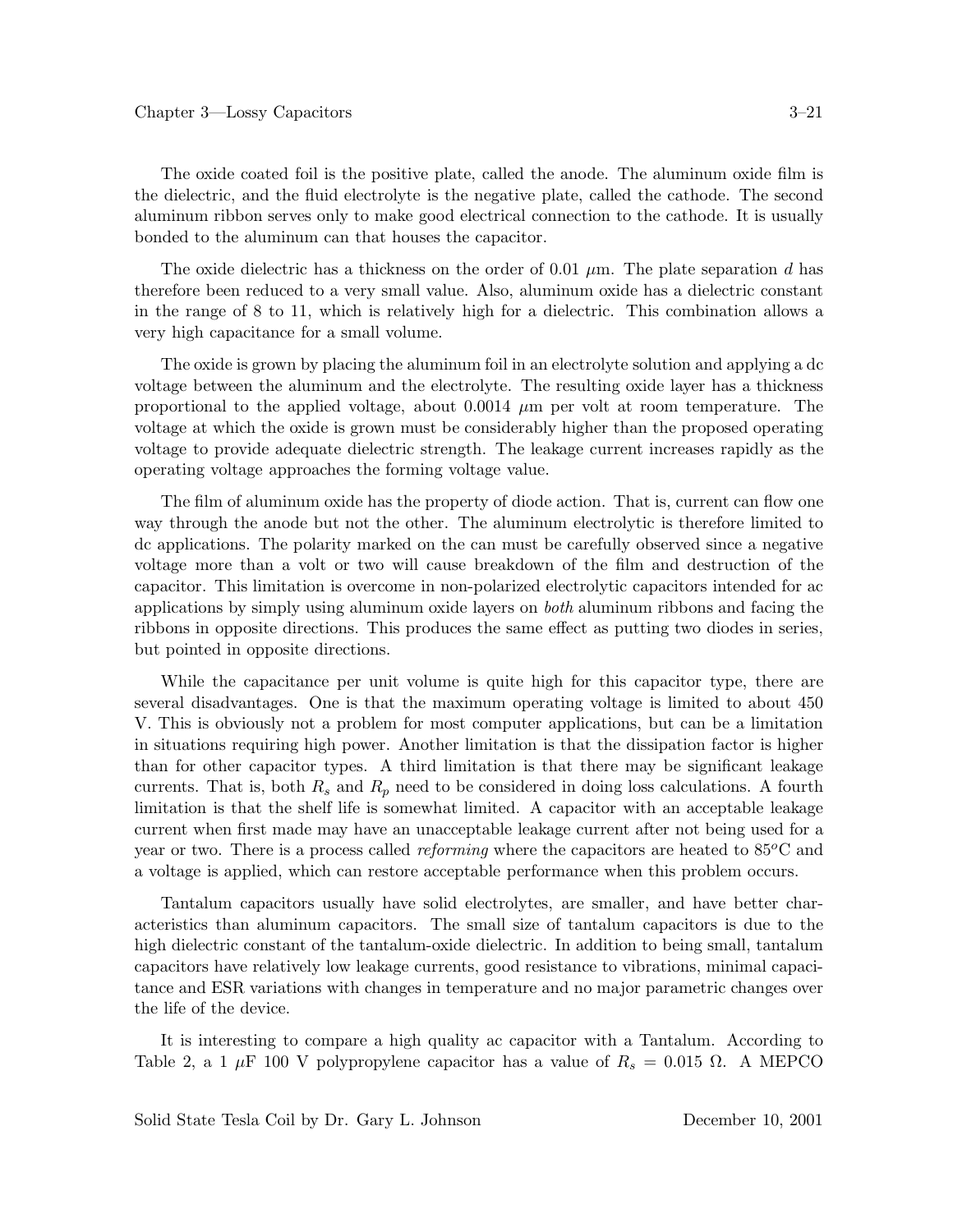Series 40YW Tantalum capacitor rated at 1  $\mu$ F and 50 VDC has a typical  $R_s$  of 16  $\Omega$ , and is still within specification at 80  $\Omega$ . This does not mean the Tantalum capacitor is inferior to the metallized polypropylene capacitor, but rather that the Tantalum capacitor should not be used in applications requiring large ripple currents.

#### *Example*

Calculate the power dissipation in a capacitor described by  $R_s = 0.1 \Omega$ ,  $R_p = 10^6 \Omega$ ,  $L_s = 10 \mu$ H, and  $C = 400 \mu$ F if the applied voltage is  $v = 200 + 6 \sin \omega t$ , with  $\omega = 2\pi(120) = 744$  rad/sec. This would describe a 200 VDC supply with a 6 V ripple voltage.

We need to apply superposition to solve for the dc power dissipation and then the ac power dissipation. At dc, C represents an infinite impedance, so we have  $R_s$ ,  $L_s$ , and  $R_p$  in series. This series impedance is essentially just  $R_p$ . The average power dissipated in  $R_p$  is

$$
P_{dc} = \frac{V_{dc}^2}{R_p} = \frac{(200)^2}{10^6} = 0.04 \text{W}
$$

At 120 Hz, the capacitive reactance is a few ohms in parallel with  $R_p = 10^6 \Omega$ , so the capacitor model essentially becomes R*s*, L*s*, and C in series. The series impedance of this circuit at 120 Hz is

$$
Z_{ac} = R_s + j\omega L_s - \frac{j}{\omega C} = 0.1 + j0.00744 - j3.316 \Omega
$$

with magnitude  $|Z_{ac}| = 3.310$ . Obviously, the capacitive reactance would have been an excellent approximation to the total series impedance. The rms current is then

$$
I_{ac} = \frac{6}{\sqrt{2}(3.31)} = 1.28 \text{A}
$$

The average power due to this current flowing through R*<sup>s</sup>* is

$$
P_{ac} = I_{ac}^2 R_s = 0.16
$$
W

The total power being dissipated in the capacitor is then the sum of P*dc* and P*ac*.

$$
P_{tot} = P_{dc} + P_{ac} = 0.04 + 0.16 = 0.2W
$$

We see that the ac ripple of only 6 volts causes four times the heating of the 200 volts of dc. Also the capacitor leads must be built to carry a current of 1.28 A. This would not be a problem, but if the capacitance were increased by a factor of ten, wire size would start to become important.

### **5 Pulse Capacitors**

Applications for pulse capacitors include particle accelerators, metal forming, laser drivers, and X-ray generators (and Tesla coils, of course). In these situations, discharges are often highly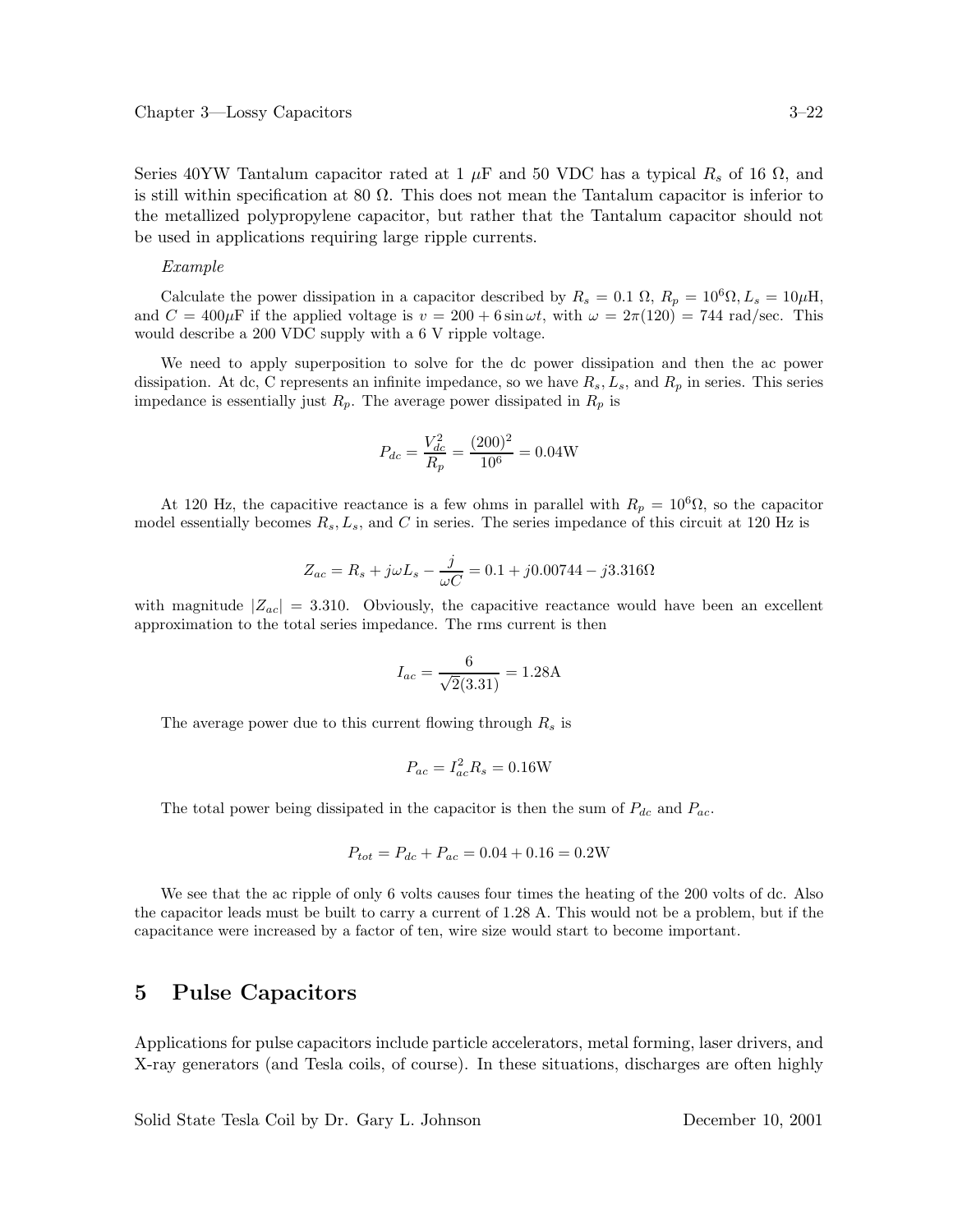oscillatory, and voltage reversals up to 90% can be seen. Flash tubes and electrical impulse welders have relatively longer discharge times and smaller reversals. Pulse-discharge or energystorage capacitors are usually charged over a relatively long time and discharged in a short time (microseconds or less). Voltages and currents may be very high. The inexpensive aluminum and tantalum capacitors do not meet these requirements, so special techniques are used to fabricate these capacitors. The traditional materials used include castor oil/Kraft paper, plastic film, ceramic, and mica, although the polypropylene capacitors considered earlier in the chapter would also work. This section is included to help coilers determine the suitability of surplus pulse capacitors for Tesla coil use.

An important parameter is the pulse repetition rate. If this is faster than, say, 1 pulse/minute, heating effects become important. Overheating can shorten the lifetime of a pulse capacitor considerably.

The lifetime is typically expressed in number of pulses or *shots*. Capacitors are readily available with a lifetime of greater than 100,000 shots, with voltages up to 100,000 V and peak currents up to 50,000 A, if the peak current of the first negative peak of the decaying sinusoid is no more than 30% of the first positive peak.

There are some rather interesting limits to the speed of discharge. One is that the capacitor plates act like a parallel plate transmission line. A charged transmission can only discharge in a time equal to the two-way transit time,  $t$ , along the line where

$$
t = \frac{2\ell}{c}\sqrt{\epsilon_r} \tag{37}
$$

where  $\ell$  is the greatest distance from the capacitor lead to the end of the plate, and c is the speed of light in vacuum. Light propagates at a speed of 0.3 m/ns in vacuum so it is quite possible to exceed 100 ns discharge time with a rolled parallel plate construction. A capacitor built with 0.1  $\mu$ F of capacitance and 10 nH of inductance will not ring down in 100 ns because of this effect, even if that is the value predicted from the (low-frequency) circuit theory model. The only way to make a fast capacitor is to manufacture it with short sections such that this transmission line transient is much shorter than the desired lumped element discharge time.

This transmission line discharge is a good way to get a single pulse of carefully controlled voltage and period. A coaxial cable is charged to a desired voltage and then discharged through the load, say with a mercury switch. This is an inexpensive method of getting a pulse of say 500 V and 40 ns.

# **References**

[1] Maruvada, P. Sarma and N. Hylt´en-Cavallius, "Capacitance Calculations for Some Basic High Voltage Electrode Configurations", IEEE Transactions on Power Apparatus and Systems, Vol. PAS-94, No. 5, September/October 1975, pp. 1708-1713.